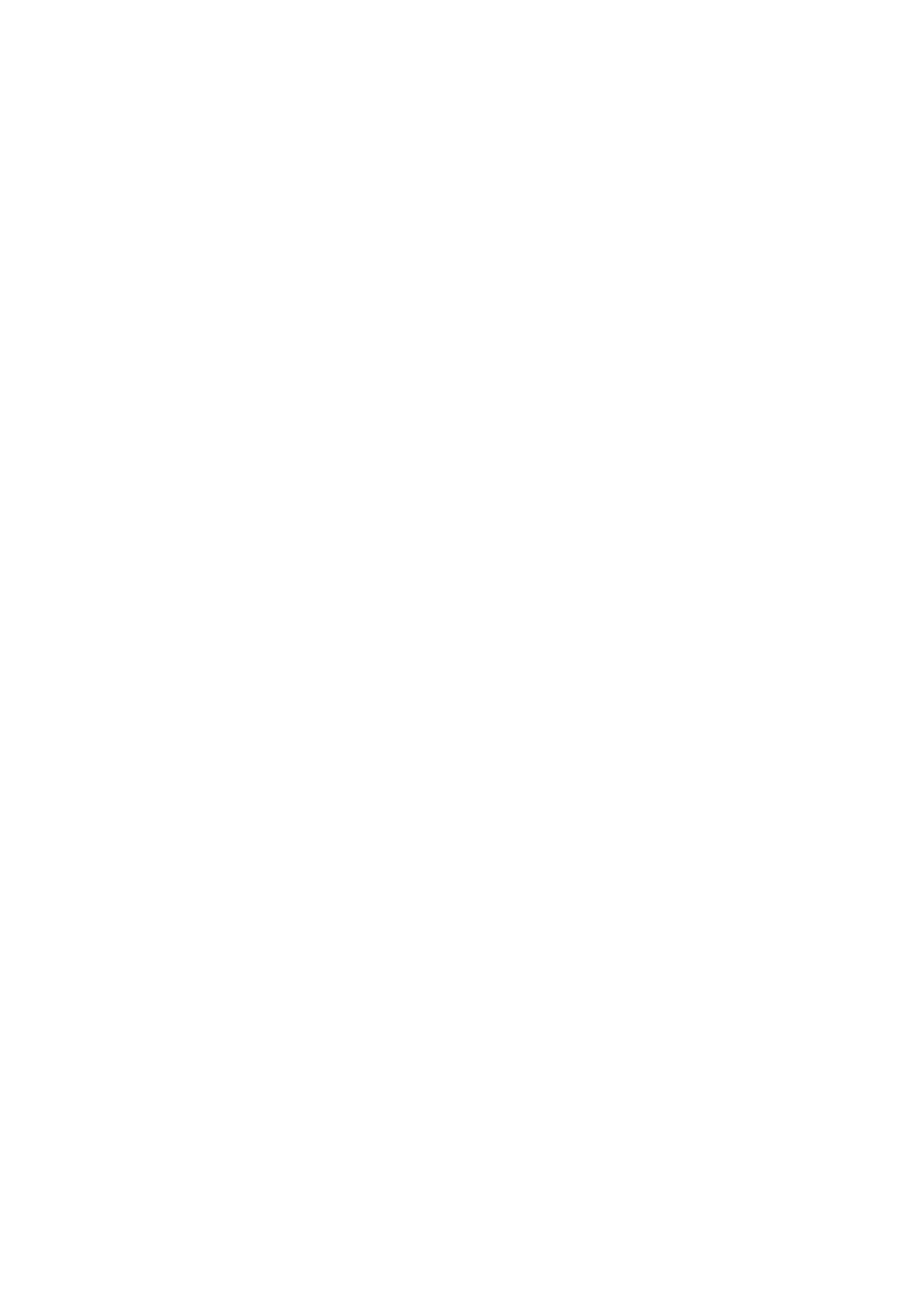# **Table of Contents**

| 1            |                                                                   |
|--------------|-------------------------------------------------------------------|
| $\mathbf{2}$ | Psychoacoustic Audio Quality Measurements  6                      |
| 2.1          |                                                                   |
| 2.1.1        |                                                                   |
| 2.1.2        |                                                                   |
| 2.1.3        |                                                                   |
| 2.1.4        |                                                                   |
| 3            | Perceptual Evaluation of Speech Quality (PESQ) 11                 |
| 3.1          |                                                                   |
| 3.2          |                                                                   |
| 3.2.1        |                                                                   |
| 3.2.2        |                                                                   |
| 3.2.3        |                                                                   |
| 3.3          |                                                                   |
| 3.3.1        |                                                                   |
| 3.3.2        |                                                                   |
| 3.4          | PESQ Measurements Using the R&S <sup>®</sup> UPV Audio Analyzer14 |
| 3.4.1        |                                                                   |
| 3.4.2        |                                                                   |
| 3.4.3        |                                                                   |
| 3.5          |                                                                   |
| 3.5.1        |                                                                   |
| 3.5.2        |                                                                   |
| 3.5.3        |                                                                   |
| 3.5.4        |                                                                   |
| 3.5.5        |                                                                   |
| 3.5.6        |                                                                   |
| 3.6          |                                                                   |
| 3.6.1        |                                                                   |
| 3.6.2        |                                                                   |
| 3.6.3        |                                                                   |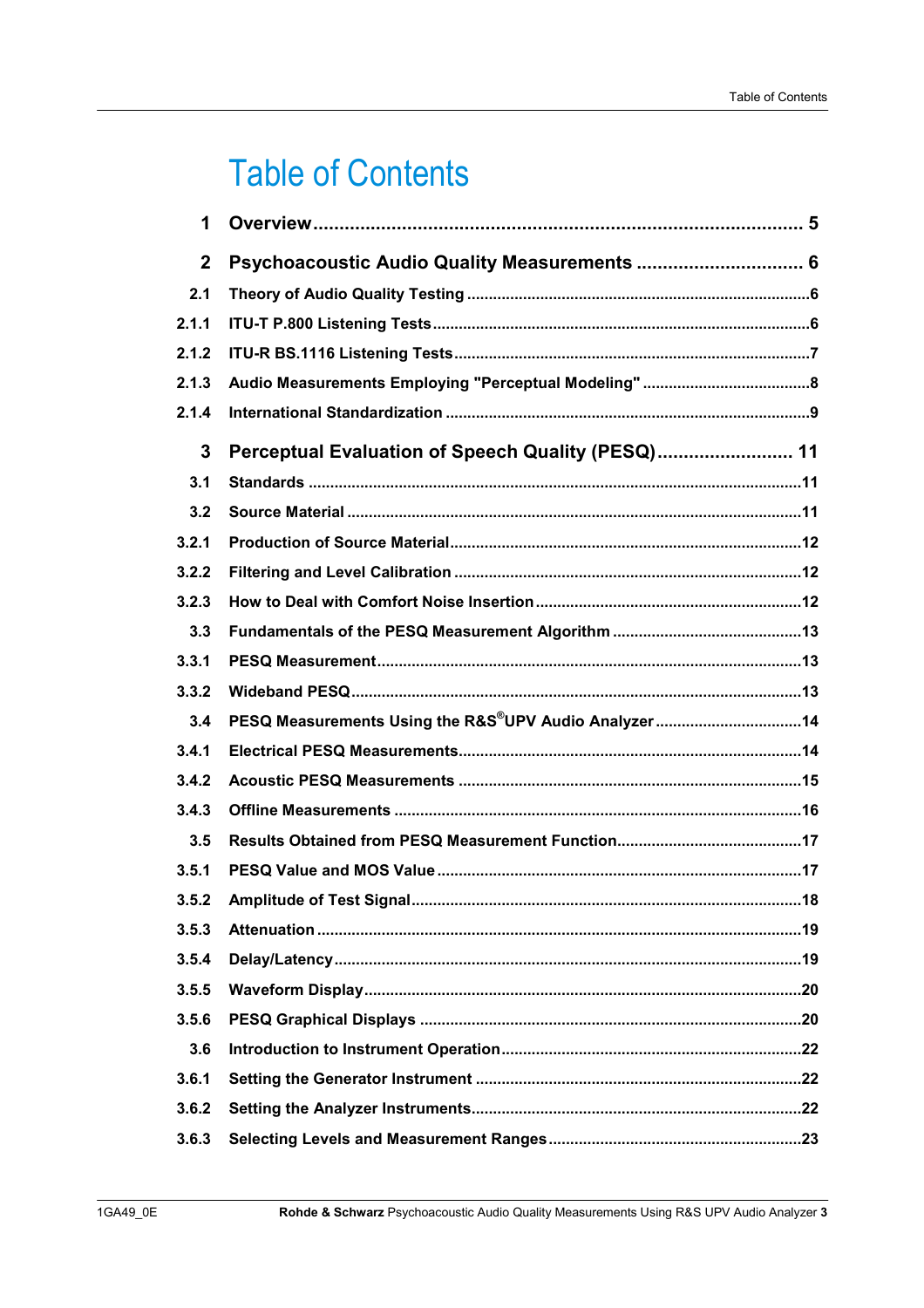| 3.6.4          |                                                              |    |
|----------------|--------------------------------------------------------------|----|
| 4              | Perceptual Evaluation of Audio Quality (PEAQ)  26            |    |
| 4.1            |                                                              |    |
| 4.2            |                                                              |    |
| 4.3            |                                                              |    |
| 4.3.1          |                                                              |    |
| 4.3.2          |                                                              |    |
| 4.4            |                                                              |    |
| 4.4.1          | Objective Difference Grade (ODG) and Distortion Index (DI)31 |    |
| 4.4.2          |                                                              |    |
| 4.4.3          |                                                              |    |
| 4.4.4          | Automatic Detection and Correction of Swapped Channels 33    |    |
| 4.4.5          |                                                              |    |
| 4.5            |                                                              |    |
| 4.5.1          |                                                              |    |
| 4.5.2          |                                                              |    |
| 4.5.3          |                                                              |    |
| 4.5.4          |                                                              |    |
| 5              |                                                              |    |
| 6              |                                                              | 38 |
| $\overline{7}$ |                                                              |    |
| 8              |                                                              |    |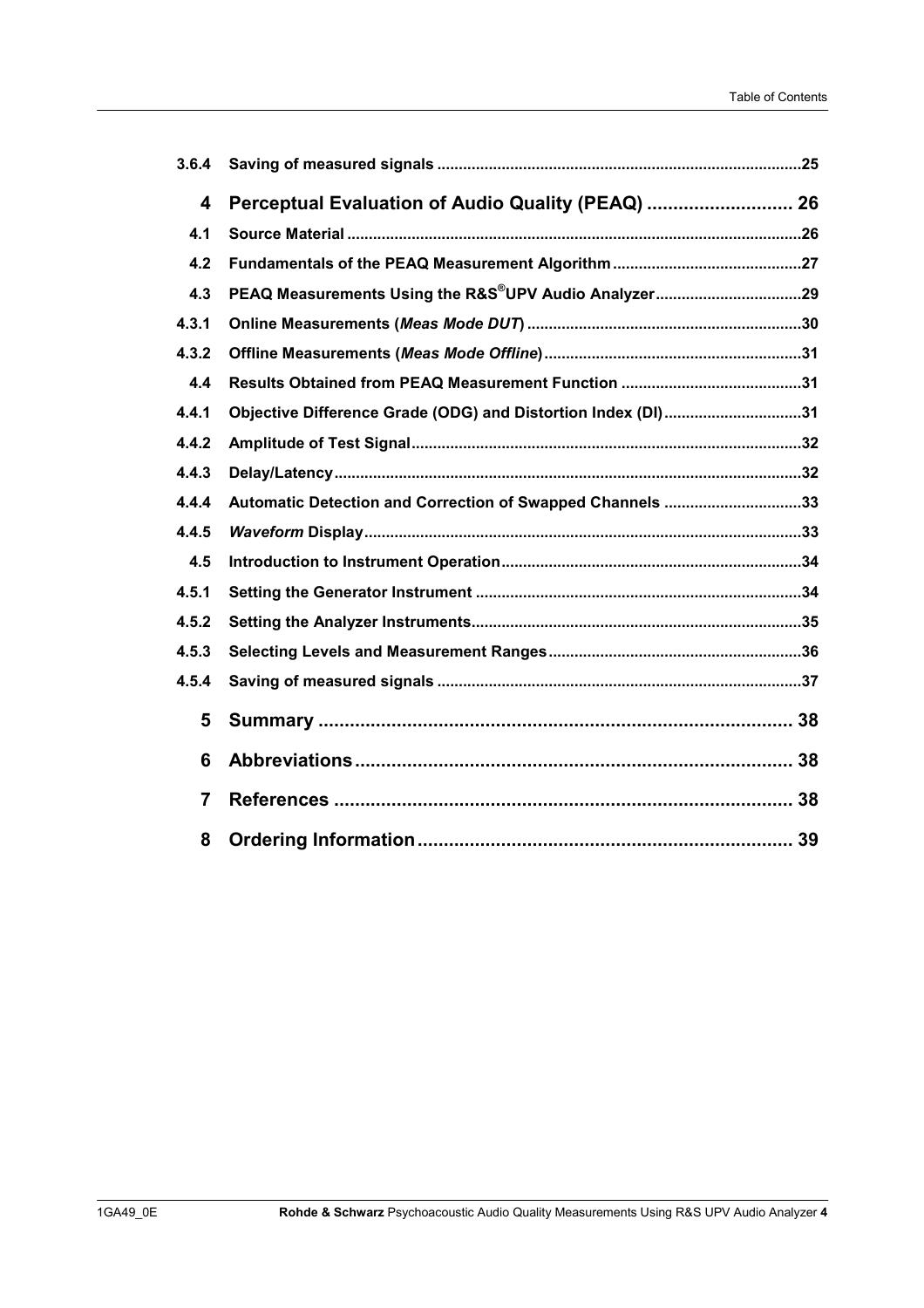# 1 Overview

For a long time, subjective listening tests have been the only method to evaluate the audio quality of perceptual coding processes. Since such tests are often expensive or impractical, objective measuring methods have been developed which are based on the psychoacoustic behavior of the human ear.

International standardization of perceptual audio measurement techniques was mainly driven by two expert groups within the International Telecommunication Union (ITU).

Within the ITU's Telecommunication Standardization Sector (ITU-T), **PESQ®** <sup>1</sup> ) **(perceptual evaluation of speech quality)** was finalized in 2001 as **Recommendation P.862**. PESQ has meanwhile proven to be the most reliable algorithm for objective speech quality assessment, and has reached a strong market penetration.

The ITU's Radiocommunication Sector (ITU-R) established a task group to recommend an objective, perception-based model to evaluate the quality of wideband audio codecs. The model was recommended as a "method of objective measurements of perceived audio quality" under **ITU-R Rec. BS.1387** in late 1998. It is nowadays known as **PEAQ®** <sup>2</sup> ) **(perceptual evaluation of audio quality)**.

Both standards, ITU-T P.862, and ITU-R BS.1387, today represent the state-of-the-art technique for the objective evaluation of the perceived audio quality of audio codecs.

This application note gives background information about the theory of PESQ and PEAQ and describes how to perform these measurements using the Rohde & Schwarz Audio Analyzer.

The test setup requires an R&S®UPV Audio Analyzer with PESQ measurement option R&S® UPV-K61 and/or PEAQ measurement option R&S® UPV-K62

- *1 ) PESQ® is a registered trademark of OPTICOM Dipl.-Ing. M. Keyhl GmbH, Germany and of Psytechnics Ltd., UK*
- *2 ) PEAQ® is a registered trademark of OPTICOM Dipl.-Ing. M. Keyhl GmbH, Germany*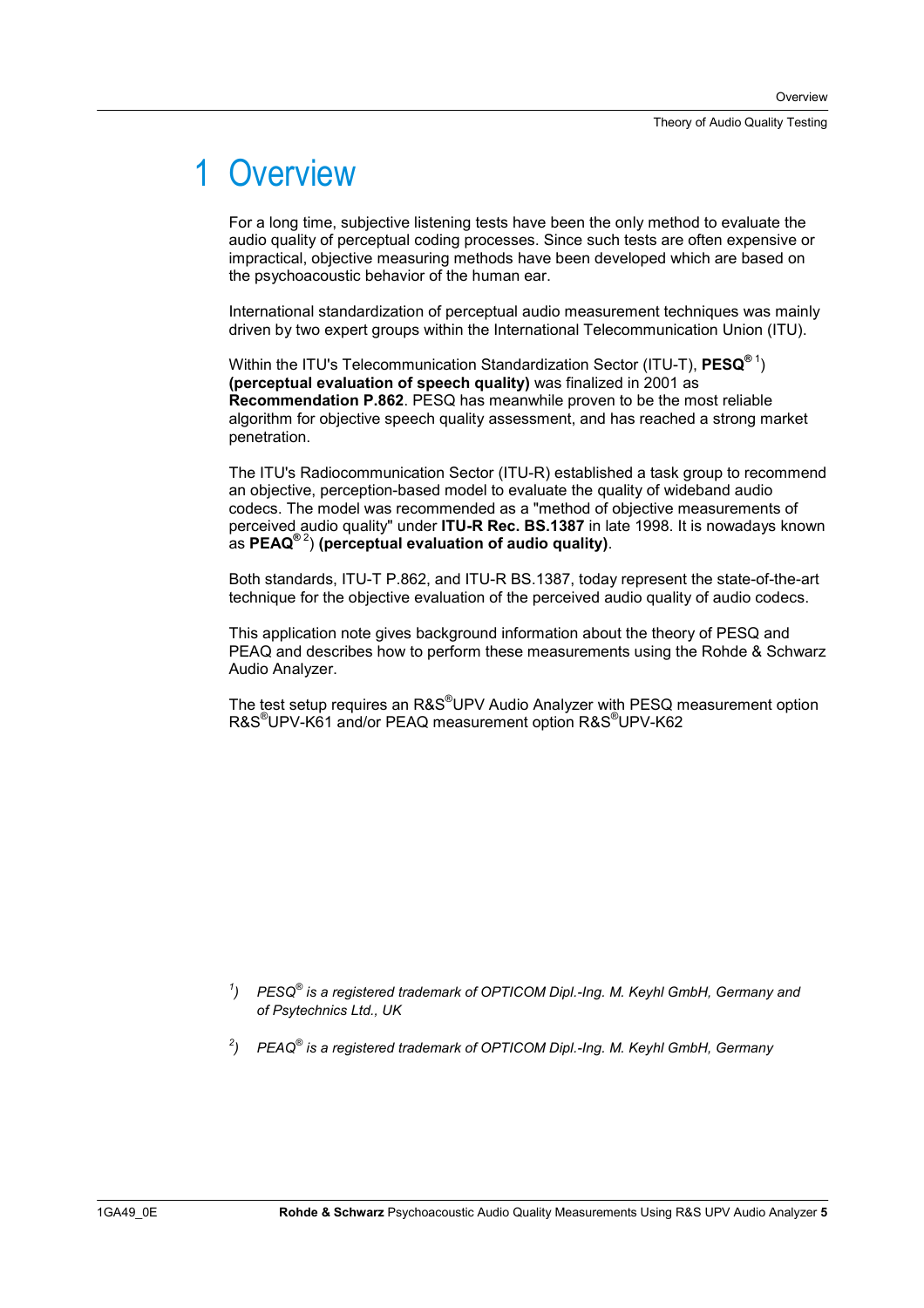Theory of Audio Quality Testing

# 2 Psychoacoustic Audio Quality **Measurements**

Compression has become the state-of-the-art technology in modern communications and audio applications such as mobile phones, VoIP, MP3 players, DVD, and many more. However, the economic benefit of lowering data rates further to a minimum is contradictory to clear sound. Sound quality and speech intelligibility have become issues again, especially with all the new digital sound technologies.

Data compression algorithms take advantage of the properties of the human auditory system by controlling the spectrotemporal distribution of resulting coding distortions so that they are below the threshold of hearing.

Traditional audio analysis tools such as THD+N or S/N measure the physical parameters of the audio signals and the overall level of distortion, including inaudible components. Therefore very often the results do not correspond to the perceived audio quality.

For a long time, subjective listening tests have been the only method to evaluate the audio quality of perceptual coding processes. Since such tests are often expensive or impractical, objective measuring methods have been developed which are based on the psychoacoustic behavior of the human ear.

### **2.1 Theory of Audio Quality Testing**

### **2.1.1 ITU-T P.800 Listening Tests**

Useful methods of testing telephone band speech signals were first standardized within the ITU-T. Recommendation P.800 defines the absolute category rating test method using a five-grade quality scale as shown in Table 1.

Testing is done without a comparison to an undistorted reference. This copes with the typical situation of a phone call, where the listener has no access to a comparison with the original voice of the other party. However, it should be noted that the listening tests in accordance with P.800 could be regarded as a comparison between a test signal and a reference "in the mind" of the listener. This is because of the fact that a listener is very familiar with the natural sound of a human voice.

| <b>Speech quality</b> | Grade |
|-----------------------|-------|
| Excellent             | 5     |
| Good                  |       |
| Fair                  | 3     |
| Poor                  | 2     |
| <b>Bad</b>            |       |

**Table 1:** The ITU-T five-grade quality scale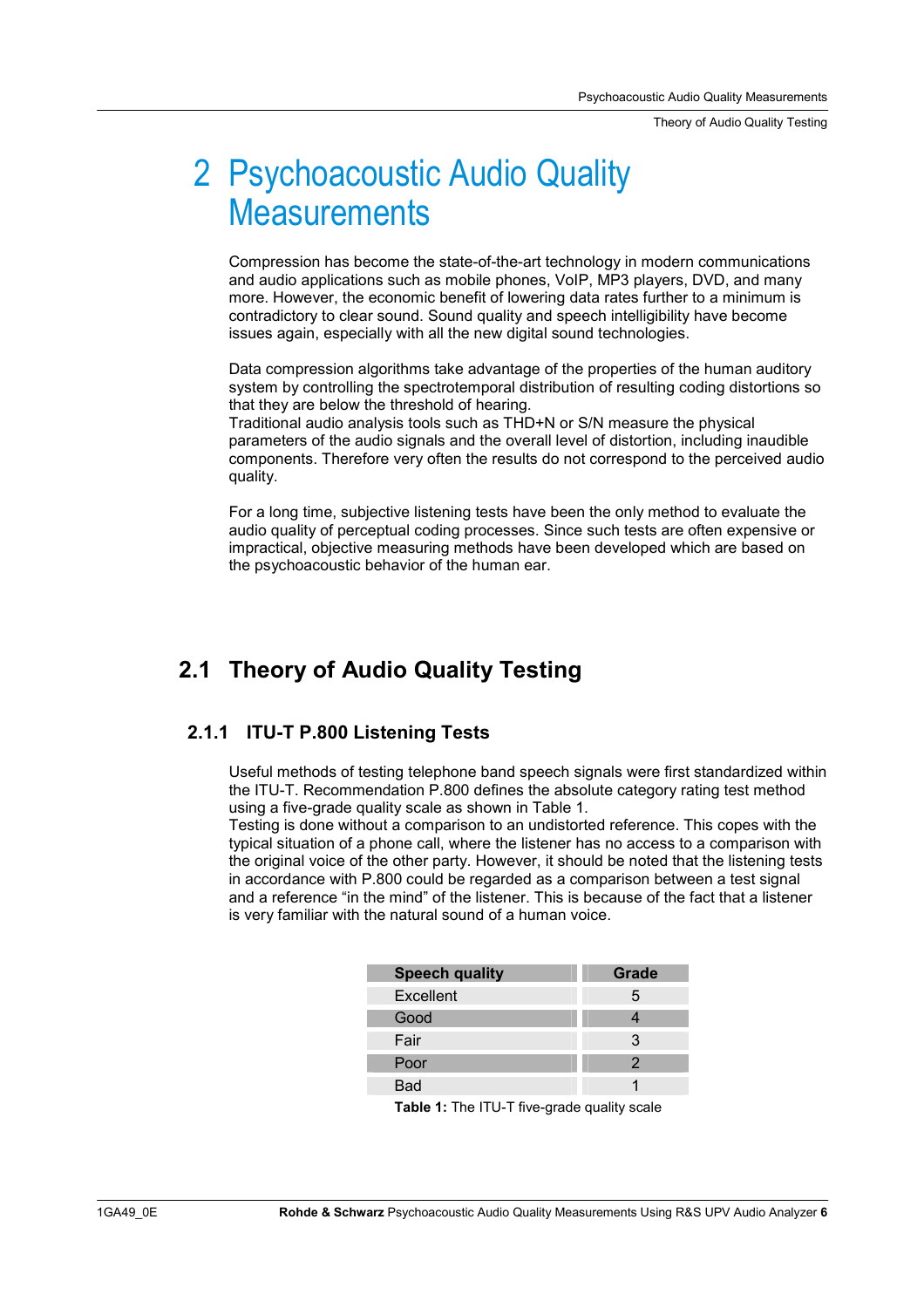Theory of Audio Quality Testing

For comparison reasons, and in order to be able to merge the results of different individuals, it is necessary to adjust the listeners' opinions to an absolute scale. For this purpose, predefined examples with well-defined noise insertions of fixed modulated noise reference units are presented at the beginning of a test. Each sample represents an example distortion corresponding to the ITU-T version of the five-grade quality scale. Based on these test conditions, a group of typically 20 to 50 test subjects will be presented with an identical series of speech fragments. Every test subject will be asked to rate each sample by applying the quality scale. After statistical processing of the individual results, a mean opinion score (MOS) can be calculated. Of course, the effort needed in terms of subjects and time is tremendous and therefore such test methods cannot be applied in the daily life.

### **2.1.2 ITU-R BS.1116 Listening Tests**

I

I

I

The ITU has also recommended a test procedure to assess wideband audio codecs on the basis of subjective tests. It should be noted that subjective assessments of low-bitrate audio codecs in the past always targeted at almost transparent quality. For this reason, the test method focuses on the comparison of the coded/decoded signal to the unprocessed original reference. The relevant recommendation is known as BS.1116. The used test method is referred to as "double-blind triple-stimulus with hidden reference". It is extremely sensitive and allows for the accurate detection of small impairments. The grading scale used should be treated as continuous with "anchors" derived from the ITU-R five-grade impairment scale.

The analysis of the results from a subjective listening test is in general based on the subjective difference grade (SDG), which is defined as follows:

### *SDG = Gradesignal under test – Gradereference signal*

The SDG values range from 0 to  $-4$ , where 0 corresponds to an imperceptible impairment and  $-4$  to an impairment judged as very annoying as shown in the last column in Table 2.

| <b>Impairment</b>             | Grade | <b>SDG</b> |
|-------------------------------|-------|------------|
| Imperceptible                 | 5.0   | 0.0        |
| Perceptible, but not annoying | 4.0   | $-1.0$     |
| Slightly annoying             | 3.0   | $-2.0$     |
| Annoying                      | 2 O   | $-3.0$     |
| Very annoying                 | 1 በ   | -4 O       |

**Table 2:** The ITU-R five-grade impairment scale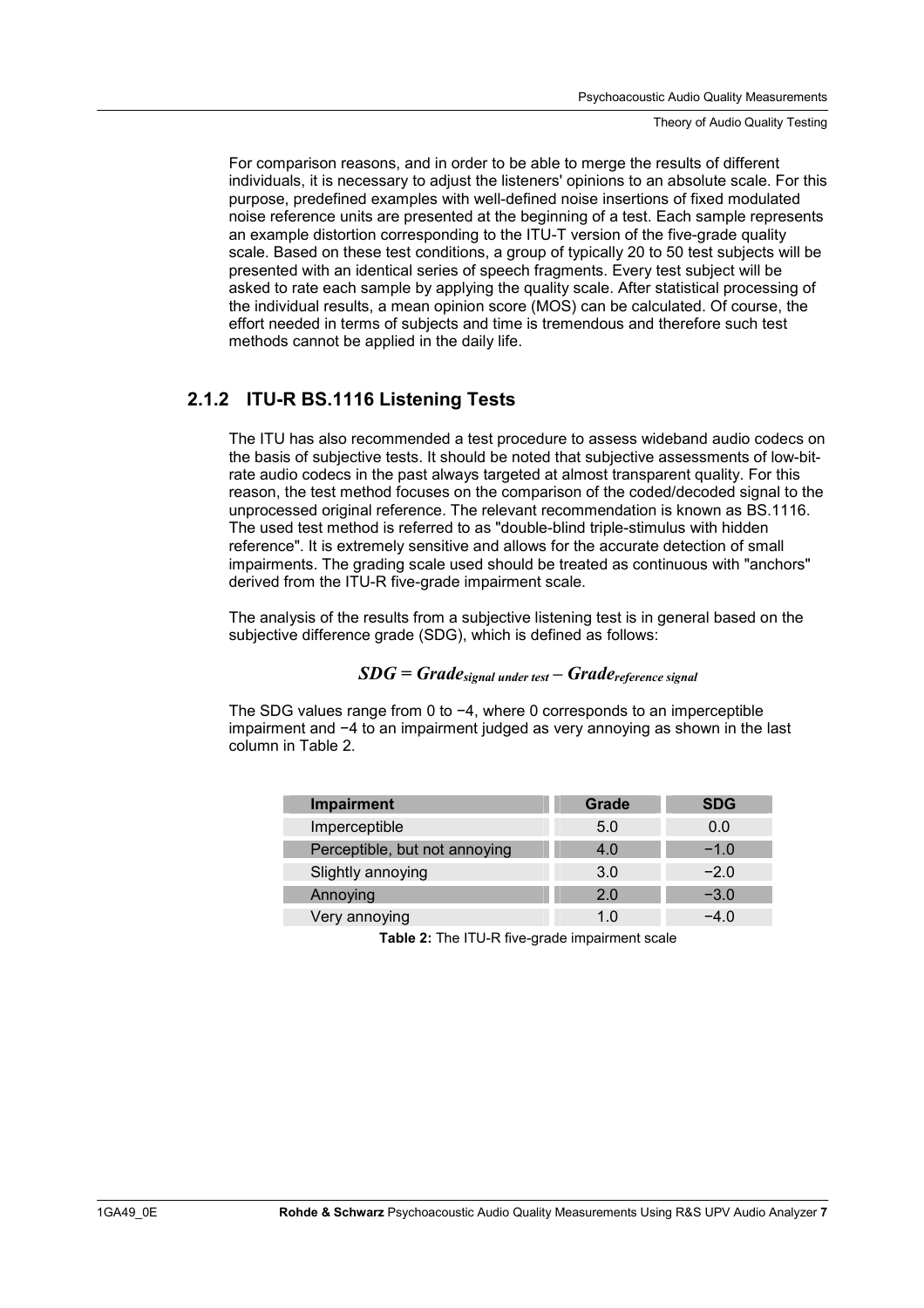In contrast to the listening test in accordance with ITU-T P.800, an explicit comparison between the test signal and a reference signal is needed in the case of BS.1116, since the listener never knows how the original signal sounds.

This method was applied in a variety of international verification tests in the past. However, it should be kept in mind that because of the scope of the recommendation it can be applied to small impairments only, which means a practical limitation to almost "transparent" studio quality. Another issue is the fact that it recommends using the scale at a resolution of one decimal place, resulting in 41 (!) discrete steps. There are indications that for some subjects this is too much of a choice, and in addition the meaning of the impairment anchors is interpreted differently.

### **2.1.3 Audio Measurements Employing "Perceptual Modeling"**

For many years in the development of compression schemes, assessing quality was a pending issue. Consequently, the idea of replacing the subjective tests with objective, computer-based methods has been an ongoing focus of research and development, and meanwhile several methods have been introduced.

The underlying concepts of the proposed algorithms for perceptual techniques are all quite similar. The common structure of these algorithms is depicted in Fig. 1. The process of human perception is modeled by employing a measurement technique which compares a reference signal (i.e. the "input" signal to a codec) with a test signal (i.e. the "output" signal of the codec). First, the algorithms process an ear model for the reference and the test signal in order to calculate an estimate for the audible signal components. The result can be considered the internal representation inside the human auditory system. The comparison of the internal representations of the reference and the test signal leads to an estimate of the audible difference. In order to derive an overall quality figure, this information, which is a function of time, must be processed accordingly, as the brain of a human subject would do in a listening test. The respective part of processing within an algorithm is referred to as cognitive modeling. In the end, a total quality figure will be derived, which can be compared to a mean opinion score (MOS) resulting from a listening test.



*Figure 1: The underlying concept for perceptual measurement*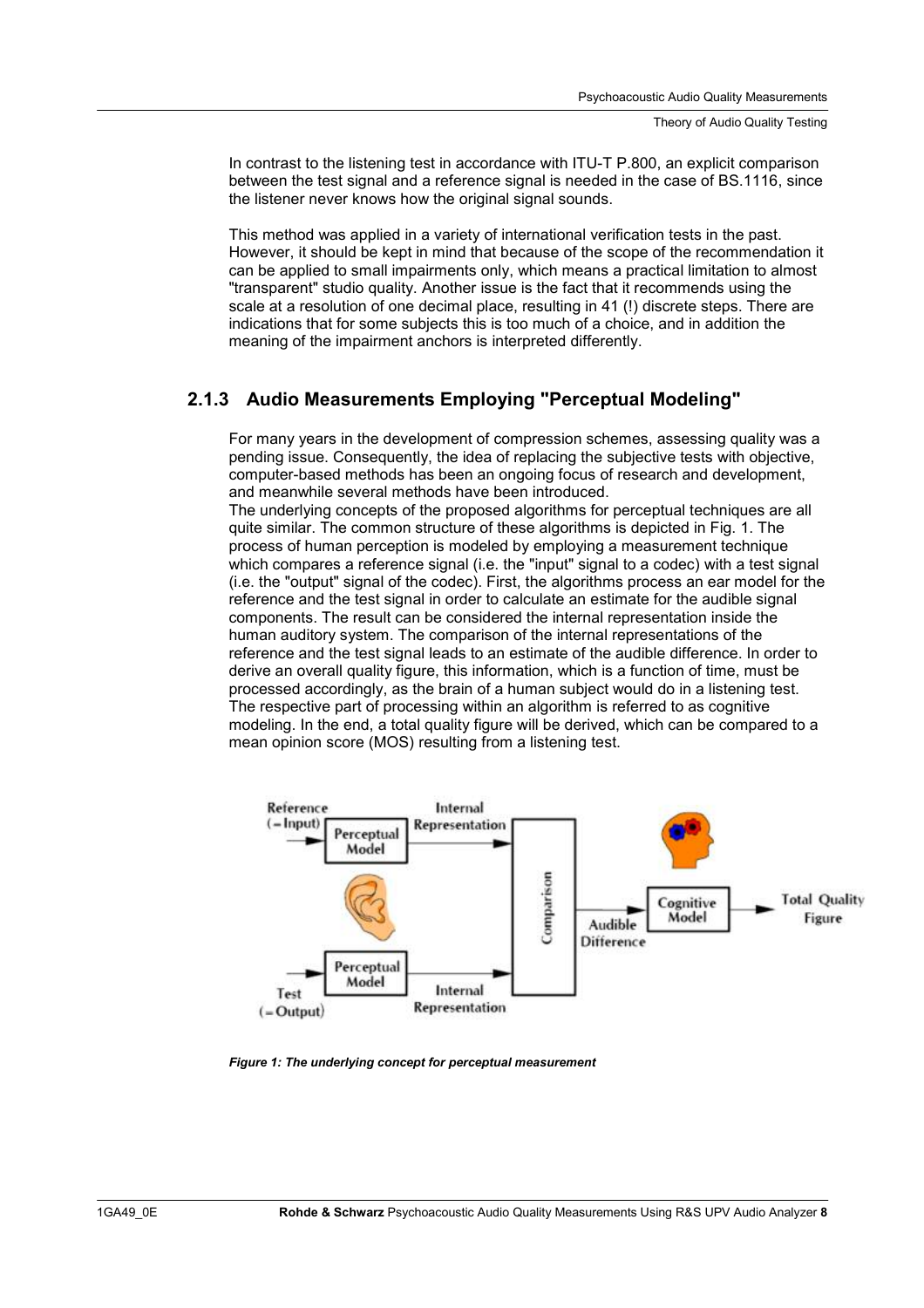The evaluation of the internal representation is often related to an estimate of the masked threshold. This estimate is based on data found in a number of psychoacoustic experiments. Most of these experiments model certain isolated effects of the human auditory system. One way to design a perceptual measurement algorithm is to generalize this model data and apply it to complex audio signals.

### **2.1.4 International Standardization**

International standardization of perceptual audio measurement techniques was mainly driven by two expert groups within the International Telecommunication Union (ITU).

Within the ITU's Telecommunication Standardization Sector (ITU-T), study group 12 finalized in 1996 Recommendation P.861 for the objective analysis of speech codecs based on the PSQM (perceptual speech quality measure) algorithm. Since then, considerable progress has been made on an update to ITU-T P.861. Driven by the demand for a verified test procedure for VoIP, an expert group within ITU-T SG12 has been working on an improved speech quality model. This has resulted in a new model called **PESQ (perceptual evaluation of speech quality)**. In February 2001, PESQ was accepted as **ITU-T Rec. P.862**. PESQ has meanwhile proven to be the most reliable algorithm for objective speech quality assessment, and has reached a strong market penetration.

Within the study period from 1994 to 1998, the ITU's Radiocommunication Sector (ITU-R) established task group 10/4 with the authority to recommend an objective, perception-based model to evaluate the quality of wideband audio codecs. After collecting a set of proposals, including the most popular ideas such as NMR, PAQM, PERCEVAL, POM and others, the group of model proponents opted for a joint collaboration to derive an improved model. In 1998, two versions of this new model were presented: a "basic" version, featuring a low complexity approach, and an "advanced" version for higher accuracy but at the cost of higher complexity. After thorough verification, the model was recommended as a "method of objective measurements of perceived audio quality" under **ITU-R Rec. BS.1387** in late 1998. It is nowadays known as **PEAQ (perceptual evaluation of audio quality)**.

Both standards, ITU-T P.862, and ITU-R BS.1387, today represent the state-of-the-art technique for the objective evaluation of the perceived audio quality of audio codecs. It should be noted, however, that both techniques were derived from modeling the corresponding subjective experiment by an algorithm-based approach. It is therefore essential to understand the scope of the modeled subjective experiment when trying to interpret the calculated results. Fig. 2 summarizes the subjective test procedures and their corresponding objective counterpart in the context of typical data rate limits. The threshold between both worlds  $-$  broadcasting and telecommunications  $-$  is floating due to the ongoing attempt to further reduce the bit rates by means of more efficient coding schemes. Consequently, the overall data rate scale depicted in the figure should be taken as a coarse indicator only.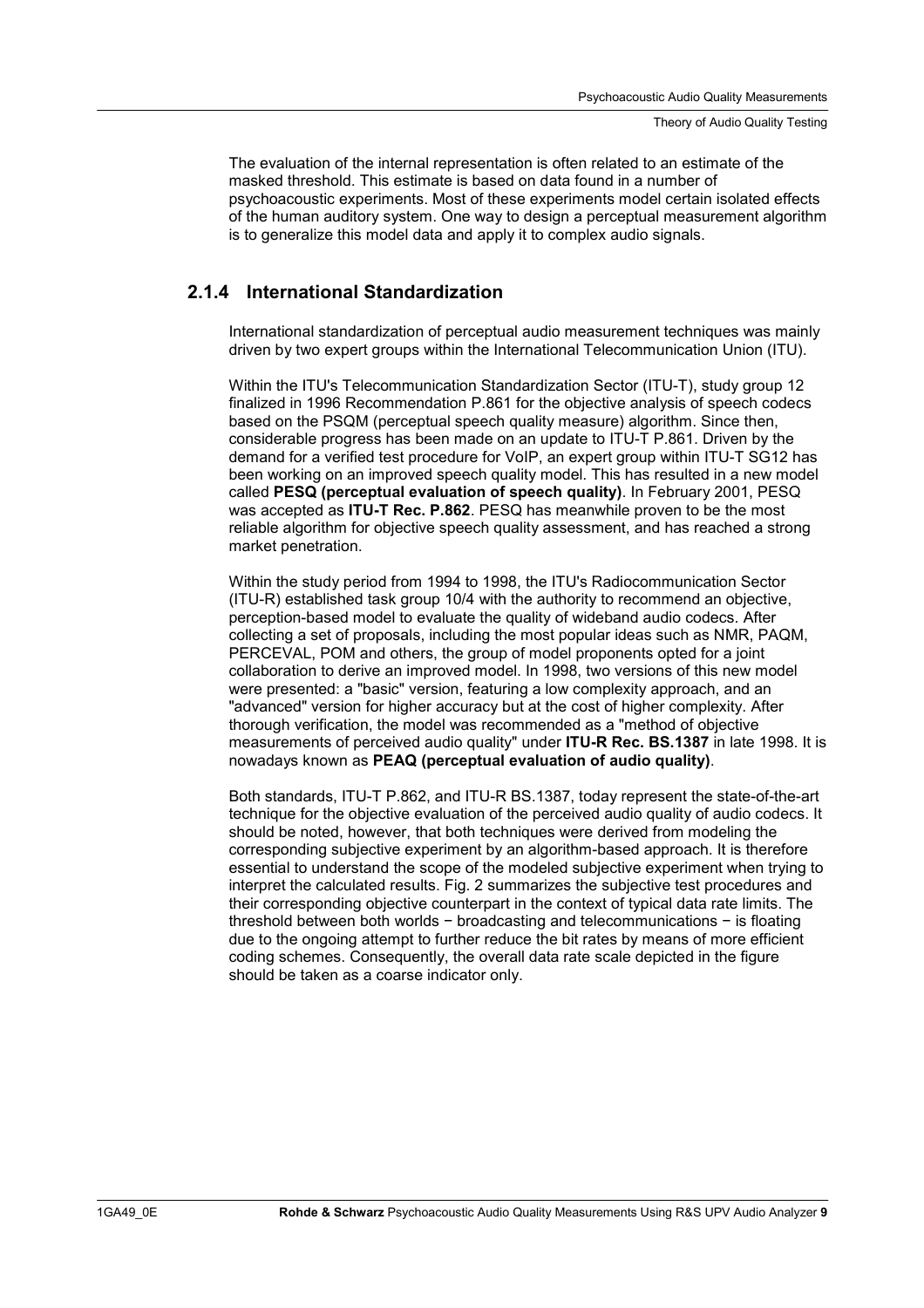Psychoacoustic Audio Quality Measurements

Theory of Audio Quality Testing



*Figure 2: Overview on subjective and objective recommendations* 

In summary, one could say the following:

- ITU-T P.800 uses speech test signals only, and the untrained listeners are asked, "How good do these samples sound?"
- ITU-R BS.1116 uses music test signals plus reference signals, and trained listeners are asked, "How different do these samples sound?"
- Thus, PESQ and PEAQ are designed for different applications using different algorithms.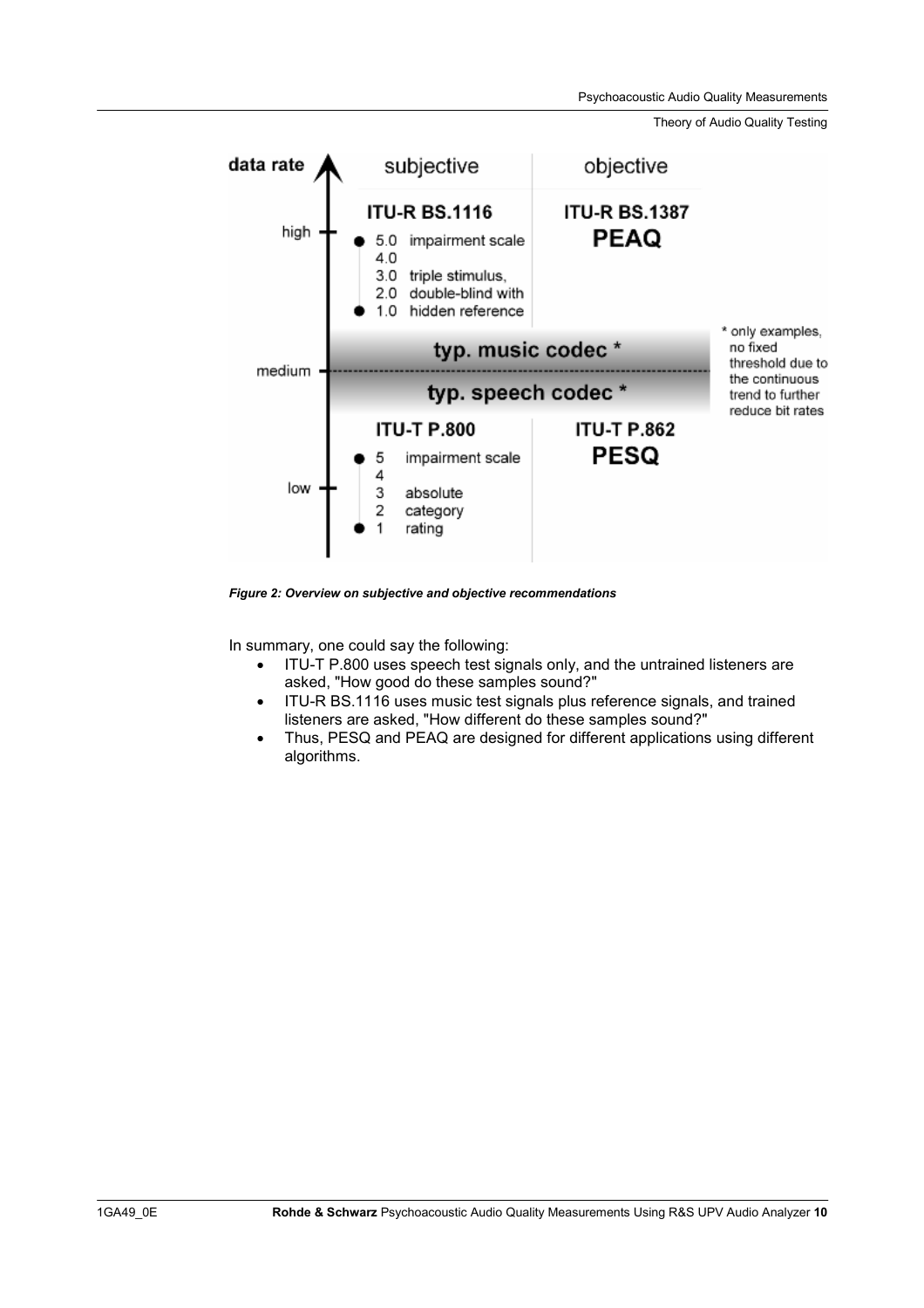**Standards** 

# 3 Perceptual Evaluation of Speech Quality (PESQ)

### **3.1 Standards**

The basic standards for PESQ are the ITU-T Recommendations P.862, P.862.1 and P.862.2.

ITU-T P862.3 is an application guide which provides important information for obtaining stable, reliable and meaningful PESQ measurement results in practice. Studying this paper is strongly recommended (*http://www.itu.int/rec/T-REC-P/e*).

### **3.2 Source Material**

It is important that test signals for use with PESQ are representative of the real signals carried by communications networks. Networks may treat speech and silence differently, and coding algorithms are often highly optimized for speech. Consequently, these algorithms may give meaningless results if they are tested with signals that do not contain the key temporal and spectral properties of speech.

- Reference signals must be in single-channel format (mono).
- The sample rate is defined to be 8 kHz or 16 kHz.
- There must be at least 0.5 seconds of silence at the beginning and at the end of the signal.

Silence of up to 2 seconds is recommended for devices under test with large delay.

- $\bullet$  In realtime mode of the R&S<sup>®</sup>UPV, the length of the test signal is identical to the length of the reference signal. The delay of the device under test must not be longer than the silence at the end of the reference signal, because otherwise the end of the speech signal is not measured.
- For offline measurements, the length of the recorded signal must not be shorter than that of the reference signal.
- Test signals should be representative of both male and female speakers.

Speech signals can be obtained from different databases and authorities. ITU-T Rec. P.501 amendment 1, for example, includes a CD-ROM with a series of recorded sequences in different languages.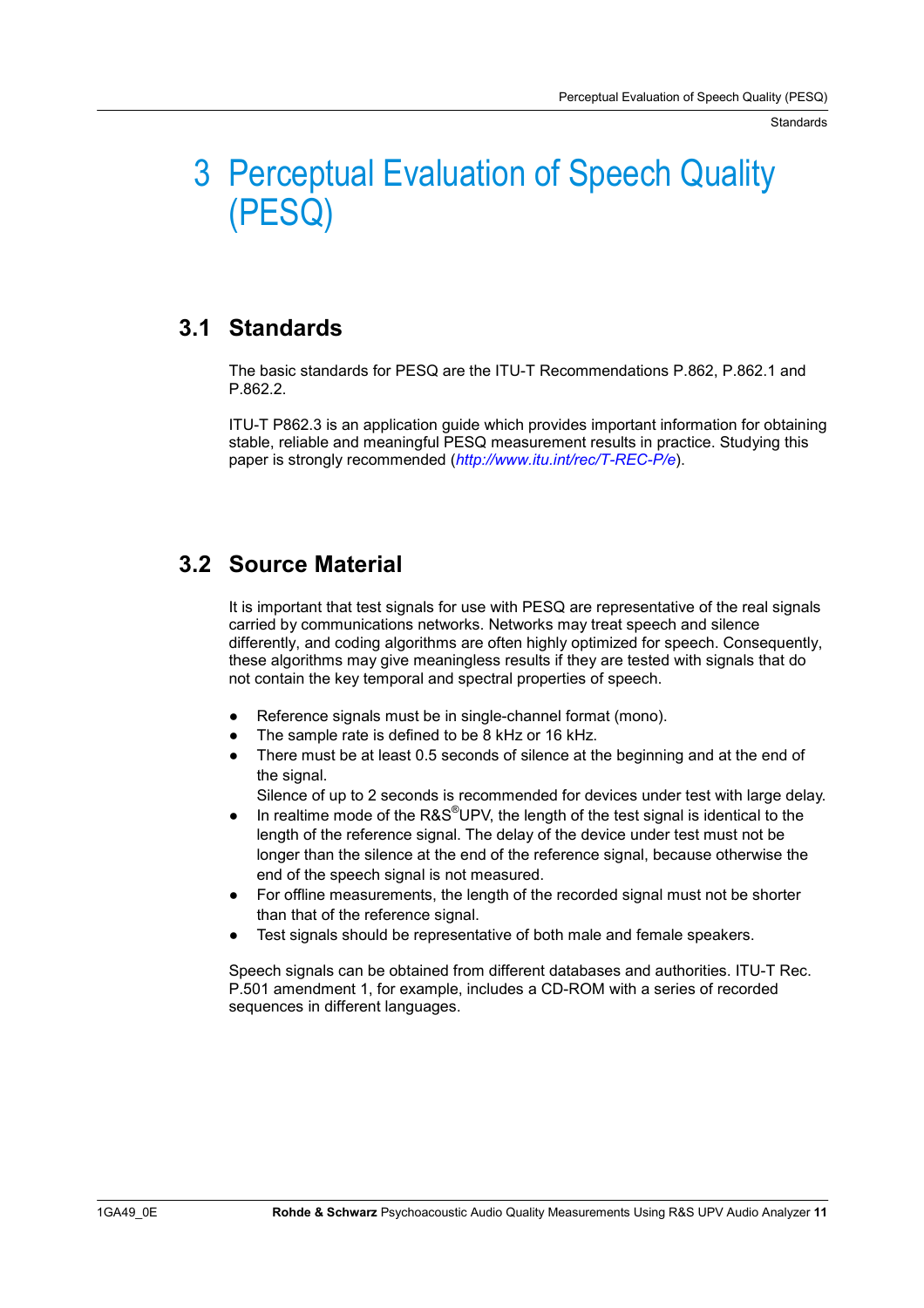Source Material

### **3.2.1 Production of Source Material**

If natural speech recordings are used, the guidelines given in ITU-T Rec. P.830 clause 7 should be followed; also P.501 amendment 1 gives some hints on how to make recordings.

Test signals should include speech bursts separated by silent periods, to be representative of natural pauses in speech. As a guide, 1 to 3 seconds is a typical duration of a speech burst, although this varies considerably between languages. Certain types of voice activity detectors are sensitive only to silent periods that are longer than 200 ms. Speech should be active for between 40 % and 80 % of the time, though again this is somewhat language-dependent. Recordings made for use with PESQ should have a duration of about 8 seconds; it is recommended that at least two male and two female speakers are used for each testing condition.

If a condition is to be tested over a long period, it is most appropriate to make a number of separate recordings of around 8 to 20 seconds of speech and to process each file separately with PESQ. This has additional benefits: If the same original recording is used in each case, time variations in the quality of the condition will be very apparent; alternatively, several different speakers and/or source recordings can be used, allowing more accurate measurement of speaker or material dependence on the condition.

Note that the nonlinear averaging process in PESQ means that the average score over a set of files will usually not equal the score of a single concatenated version of the same set of files.

### **3.2.2 Filtering and Level Calibration**

Signals should be passed through a filter with appropriate frequency characteristics to simulate sending frequency characteristics of a telephone handset, and level-equalized in the same manner as real voices. ITU-T recommends the use of the modified intermediate reference system (IRS) sending frequency characteristic as defined in Annex D/P.830. Level alignment to an amplitude that is representative of real traffic should be performed in accordance with 7.2.2/P.830.

In some cases, the measurement system used (for example, a two-wire analog interface) may introduce significant level changes. These should be taken into account to ensure that the signal passed into the network is at a representative level.

The prepared source material after handset (send) filtering and level alignment is normally used as the original signal for PESQ.

### **3.2.3 How to Deal with Comfort Noise Insertion**

Many modern telephony systems use noise substitution or comfort noise insertion. Especially the second case may lead to measurement results that are worse than expected when reference signals are used that contain digital zero during the silent intervals. PESQ will compare this digital silence to the comfort noise and detect the comfort noise as a distortion. Users will notice this if the PESQ score for speech is significantly better than the PESQ score for silence. P.862 does not explicitly mention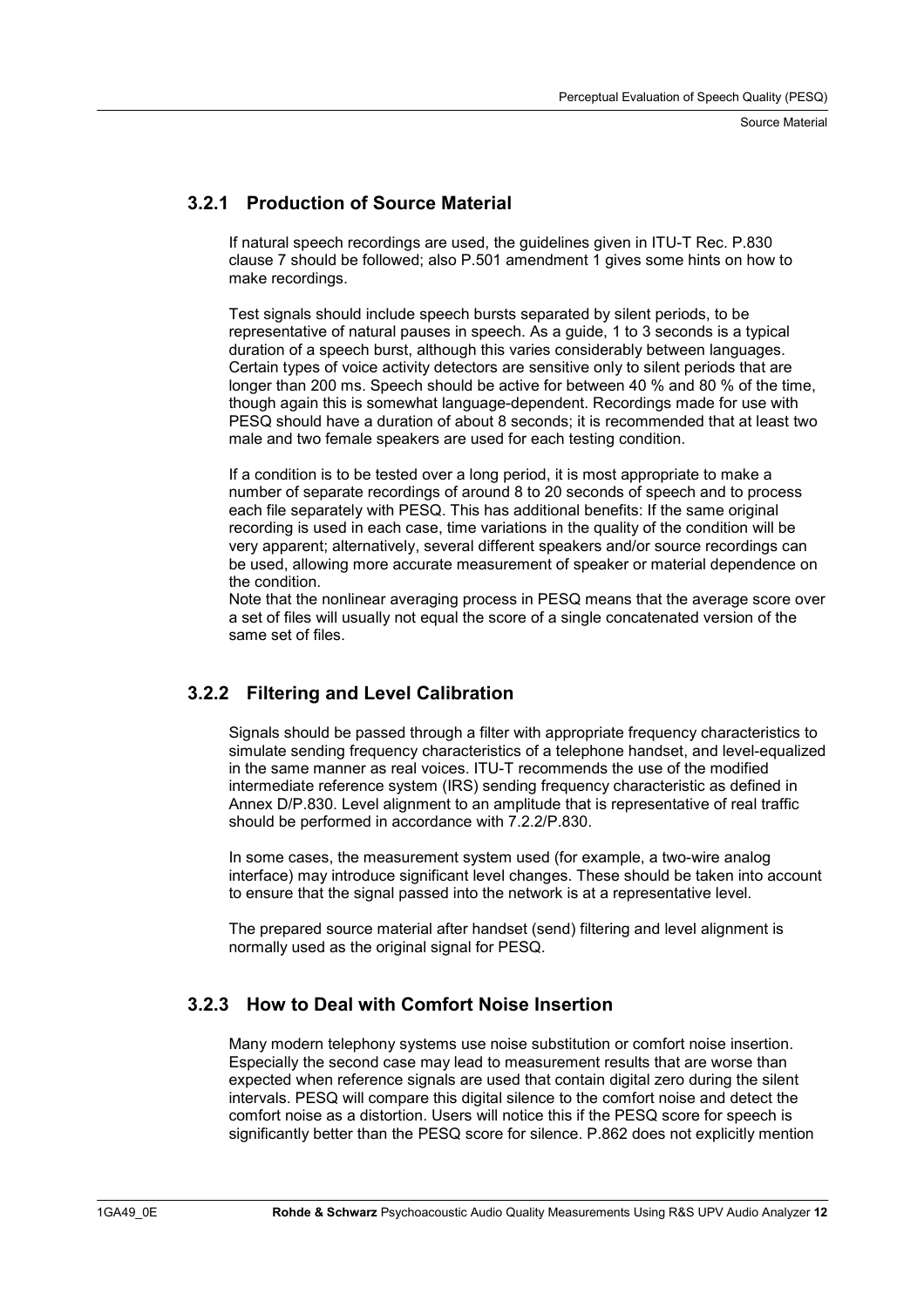#### Fundamentals of the PESQ Measurement Algorithm

this problem, but it recommends that the reference material be prepared in accordance with P.830. P.830 in turn recommends that Gaussian noise equivalent to  $-68$  dBmp be inserted before material is presented to the test subjects. If such a noise is inserted in the silent intervals of the reference signal, this will effectively solve the problem described here.

### **3.3 Fundamentals of the PESQ Measurement Algorithm**

### **3.3.1 PESQ Measurement**

When PSQM was standardized as ITU-T P.861, the scope of the standard at that time were state-of-the-art codecs as they were mainly used for mobile transmission, such as GSM. VoIP was not yet a topic. The requirements for measurement equipment have changed dramatically since then. As a consequence, the ITU set up a working group to revise the P.861 standard in order to cope with the new demands arising from modern networks such as VoIP. With these networks, the measurement algorithm has to deal with much higher distortions than with GSM codecs, but maybe the most eminent factor is that the delay between the reference and the test signal is not constant anymore.

With the new ITU standard P.862 (PESQ), this problem is eliminated. PESQ combines the psychoacoustic and cognitive model of PSQM with a time alignment algorithm that perfectly handles varying delays. Fig. 3 gives an overview of the structure of the PESQ algorithm.



*Figure 3: Structure of PESQ algorithm* 

### **3.3.2 Wideband PESQ**

PESQ also offers a special operating mode which allows the assessment of wideband speech signals. This wideband extension of PESQ uses a flat input filter and a different mapping function to the MOS scale than used with narrowband speech. It has been standardized by the ITU as ITU-T Recommendation P.862.2. This recommendation defines that for wideband speech, the PESQ score must not be used any longer. Instead, one has to refer to the PESQ score's mapped counterpart.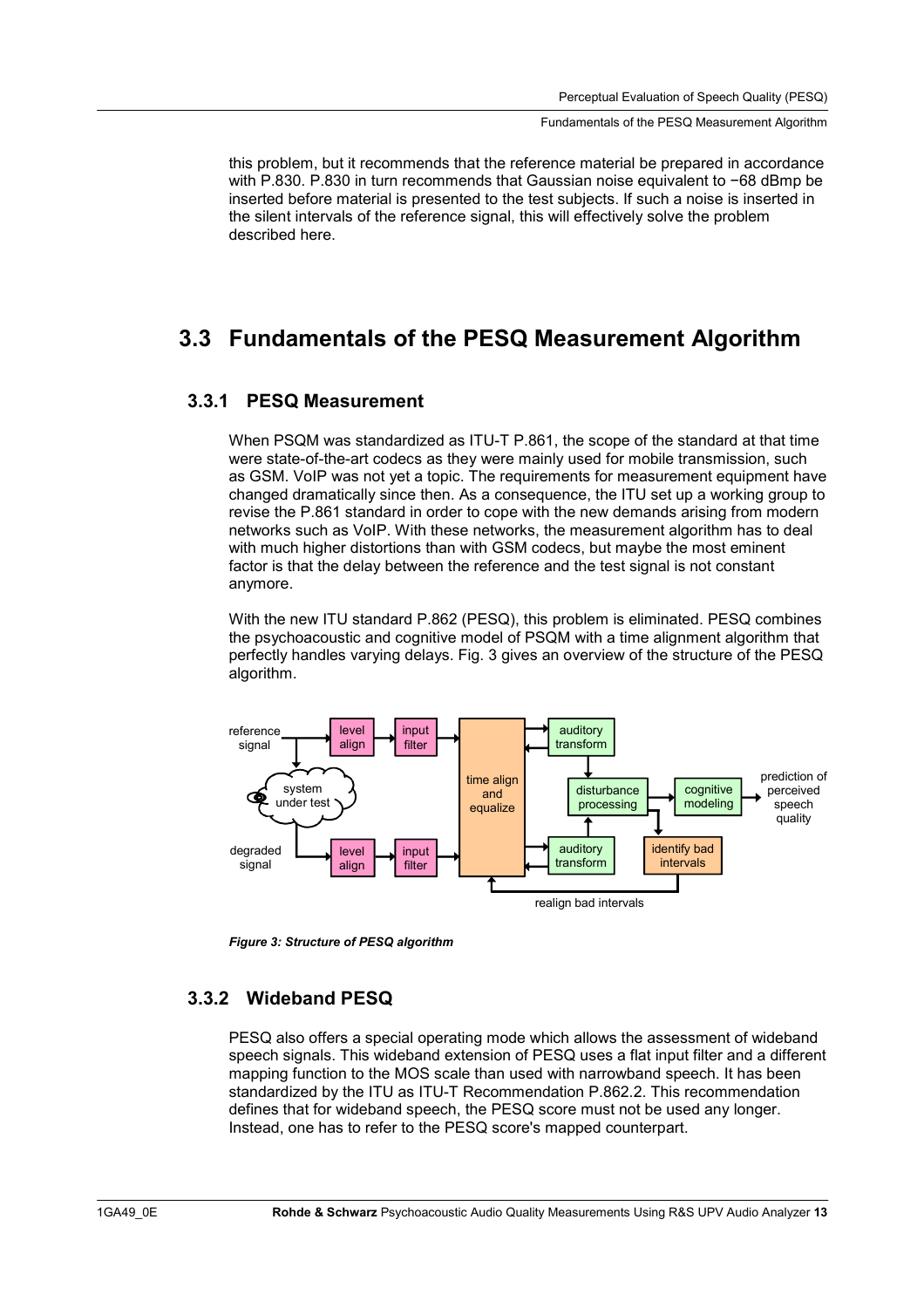### **3.4 PESQ Measurements Using the R&S®UPV Audio Analyzer**

This measurement function is only available if the R&S<sup>®</sup>UPV-K61 option is installed. It is only provided in the analog analyzer in single-channel mode.

The "perceptual evaluation of speech quality" (PESQ) measurement method, which was published by the International Telecommunication Union in 2001 as Recommendation ITU-T P.862, enables measurements to be made on speech signals that are transmitted at low bit rates using highly compressive psychoacoustic coding methods. PESQ employs an algorithm that enables these signals to be evaluated by comparing them with reference signals. The R&S<sup>®</sup>UPV provides this measuring method, which is licensed by OPTICOM Dipl.-Ing. M. Keyhl GmbH of Erlangen, Germany. PESQ® is a registered trademark of OPTICOM and of Psytechnics Ltd., UK.

A common feature of all psychoacoustic coding methods is that they utilize the properties of human hearing to modify the transmitted signal so that the portions of the signal that would in any case not be perceived are removed from the signal. Compression can be made even simpler with speech signals, since they occupy considerably less bandwidth than other types of signals such as music. When speech compression is used, it must be possible to determine objectively, with the aid of psychoacoustic measuring methods, whether such speech transmission paths produce unacceptable changes to the signal.

PESQ was developed using a large number of recordings containing sentences spoken by a variety of speakers in a variety of languages. The recordings were made using several different speech encoders having different levels of quality and with typical network transmission disturbances. In a series of listening tests, an adequate number of test listeners classified these examples on the well-known speech quality scale ranging from 1 (bad) to 5 (excellent).

The goal in the development of PESQ was to develop a method for determining an objective measurement value (mean opinion score, MOS) that correlates very well with the listening test results, based on comparing the original, undegraded speech signal (the reference signal) with the degraded signal (the measured signal). This means that in order to perform a PESQ measurement, the reference signal must be connected to the input of the system under test and the measurement signal must be taken from the output of the system under test.

### **3.4.1 Electrical PESQ Measurements**

Producers of new psychoacoustic coding methods wish to optimize their algorithms for speech transmission, and network operators need suitable test tools that supplement the already commonly used signal and distortion measurements. This type of measurement is typically performed electrically, directly at the input and output ports of the R&S® UPV.

Fig. 4 shows how the reference signal is routed directly from the generator output to the device under test and how the output of the device under test is fed back to the analyzer as the measurement signal. At the same time, the original reference signal is routed internally to the analyzer, allowing it to access both signals for the evaluation.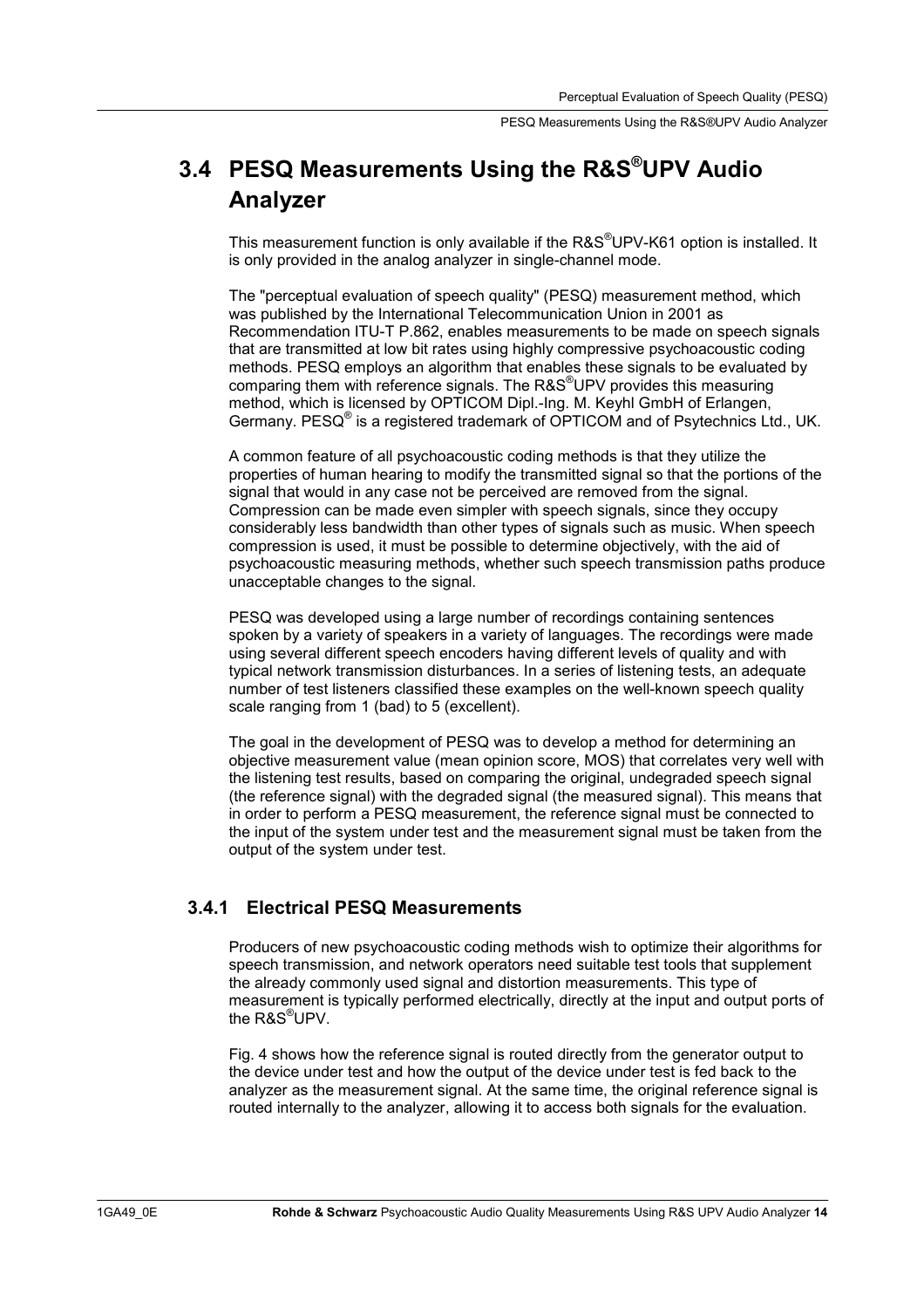#### PESQ Measurements Using the R&S®UPV Audio Analyzer



*Figure 4: Principal of electrical PESQ measurement* 

### **3.4.2 Acoustic PESQ Measurements**

Manufacturers of mobile phones increasingly wish to use speech quality to make their products stand out from the competition. Speech quality is essentially influenced by the coding method used in the mobile phone. In this case, PESQ measurements are made under realistic conditions by using an acoustic link to the mobile phone. The measurement setup consists of a combination of the R&S<sup>®</sup>CMU radio communication tester and the R&S®UPV audio analyzer.



*Figure 5: Principal of acoustic PESQ measurement*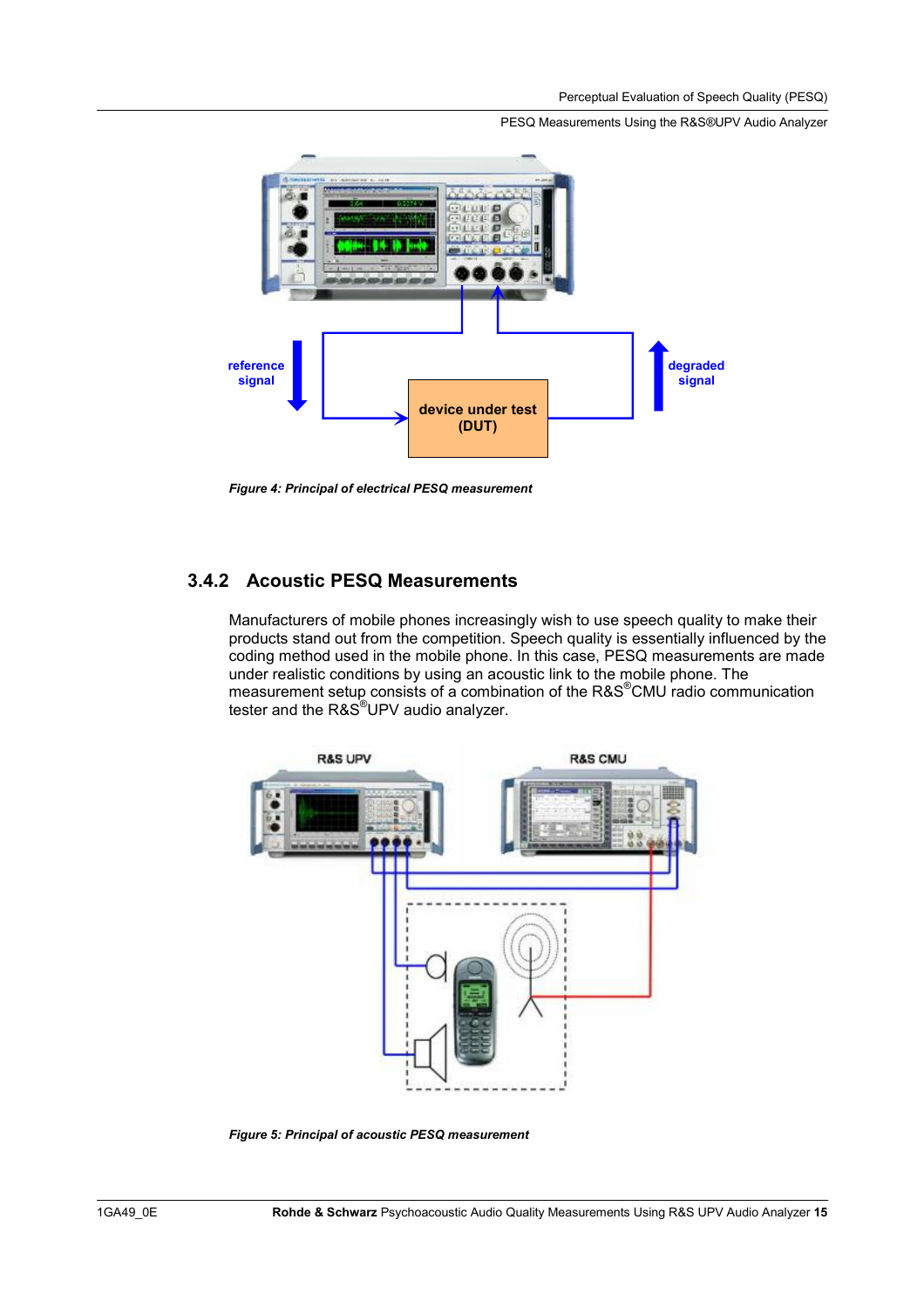#### PESQ Measurements Using the R&S®UPV Audio Analyzer

The reference signal is sent to the mobile phone via an acoustic transducer (artificial mouth). It is coded in the mobile phone and then sent to the R&S<sup>®</sup>CMU via a radio link. It is decoded in the R&S<sup>®</sup>CMU and sent to the input of the analyzer as the measurement signal. As with electrical measurement, the original reference signal is also routed internally to the analyzer so that it can access both signals for the evaluation. In the opposite direction, the reference signal is sent to the R&S<sup>®</sup>CMU, where it is coded and transmitted to the mobile phone via the radio link. Another acoustic transducer (artificial ear) converts the speech signal emerging from the speaker of the mobile phone into the measurement signal.

Good acoustic coupling between mobile phone and artificial ear is needed for measurements in the receiving direction of the phone. Any background noise should be as low as possible. Acoustic measurements should therefore be conducted in a sound-isolated chamber. In order to provide the correct spectrum of the reference signal to the microphone of the device under test, a filter equalizing the frequency response of the artificial mouth should be set in the *Generator Function* panel of the R&S® UPV.

PESQ measurements should not be used for handsfree measurements or to assess the influence of background noise.

The advantages of the R&S $^{\circ}$ UPV can be fully exploited with acoustic measurements. Due to the outstanding characteristics of the analog hardware, no PESQ-relevant quality impairments arise in the measured signal even when there are large differences in signal level between the output and input signals. In addition, a simple application running in the R&S<sup>®</sup>UPV can utilize the dual-channel capability of the R&S<sup>®</sup>UPV to make measurements in both directions (transmit and receive) without any changes to the test setup. The results can then be displayed in a single graph.

### **3.4.3 Offline Measurements**

If inputs and outputs of the device under test are not accessible at the same time, offline measurements are the solution. In this case, the output signal of the DUT is recorded in WAV file format. This can be done either by the R&S UPV audio analyzer (function *Record*) or by any other recording device. However, it is recommended to use recording devices with a sample frequency accuracy of at least 50 ppm because the PESQ algorithm is not optimized to compensate slowly diverging pitches. Possible sample rates of the stored degraded WAV file are 8 kHz, 16 kHz, 48 kHz or 96 kHz. The length of the recorded signal must be at least the length of the generator reference signal. However, it should not differ by more than 20 %, otherwise the level align process of the PESQ algorithm might become sub-optimal.

To run the PESQ algorithm, the WAV file containing the test signal is played in the analyzer section internally while the reference file is played by the generator section, allowing both signals to be accessed by the analysis.

Typical applications for offline operation are tests of different types of coding algorithms where input and output signals are available in files only.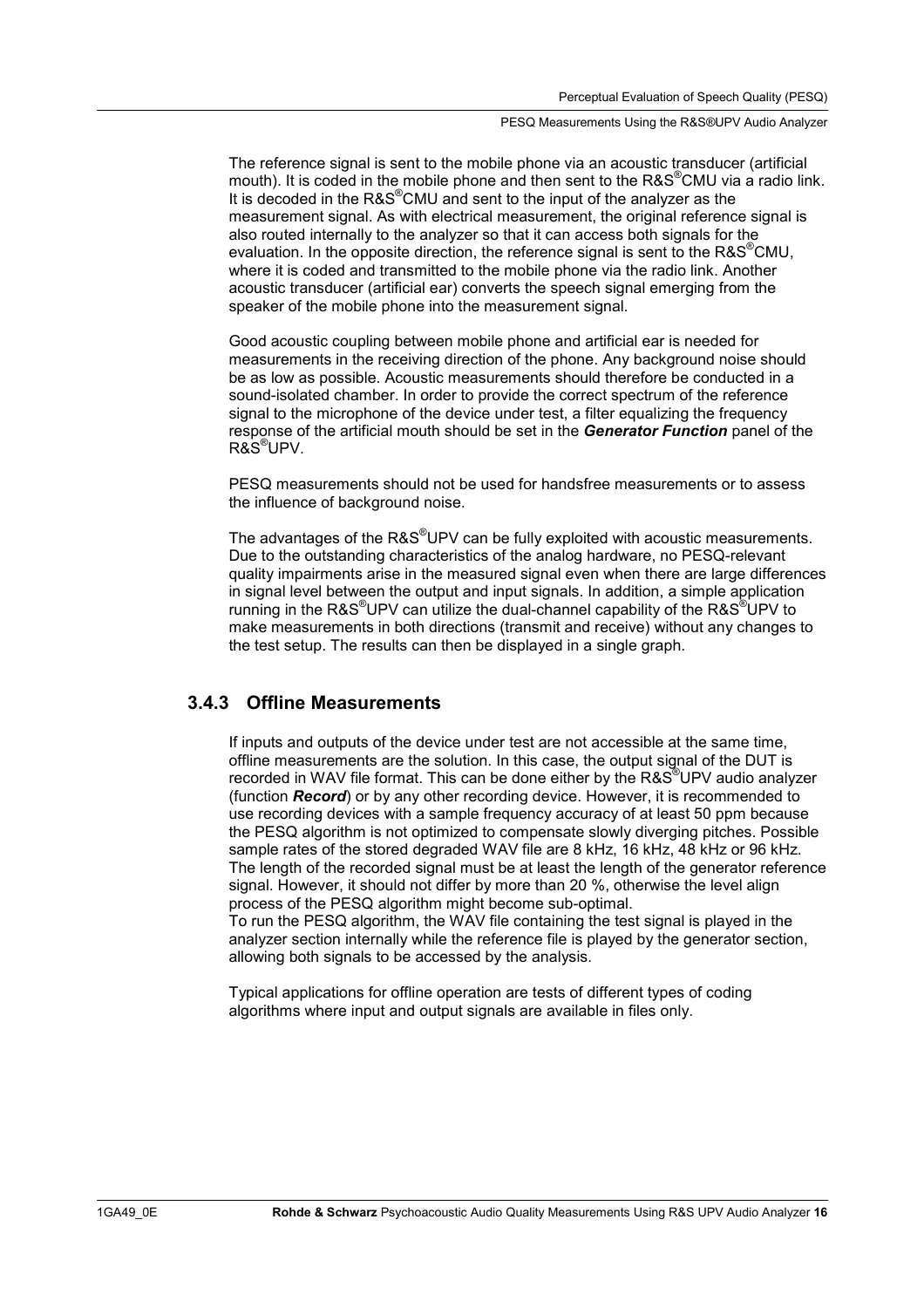### **3.5 Results Obtained from PESQ Measurement Function**

### **3.5.1 PESQ Value and MOS Value**

The most important result of PESQ is the PESQ score. It directly expresses the voice quality on a MOS-like scale. The PESQ score as defined by ITU Recommendation P.862 ranges from  $-0.5$  (worst) up to 4.5 (best).

MOS values are nowadays used with different extensions. MOS-LQS (listening quality subjective) represents results from listening tests. PESQ measurement results are shown in MOS-LQO (listening quality objective). The additional suffixes N and W stand for narrowband and wideband.

The PESQ score can be mapped to the ITU P.800 scale by applying a simple mapping function as standardized by the ITU in P.862.1. A graphical representation of mapping from PESQ score to MOS-LQO is shown in Fig. 6.



*Figure 6: Mapping from PESQ score to MOS-LQO* 

The average PESQ score values from the listening tests are plotted on the Y-axis, and the associated MOS-LQO values in accordance with ITU P.862.1 are shown on the Xaxis.

Over the course of time, the ITU has developed several different methods for calculating objective measurements from the average values of the listening test results.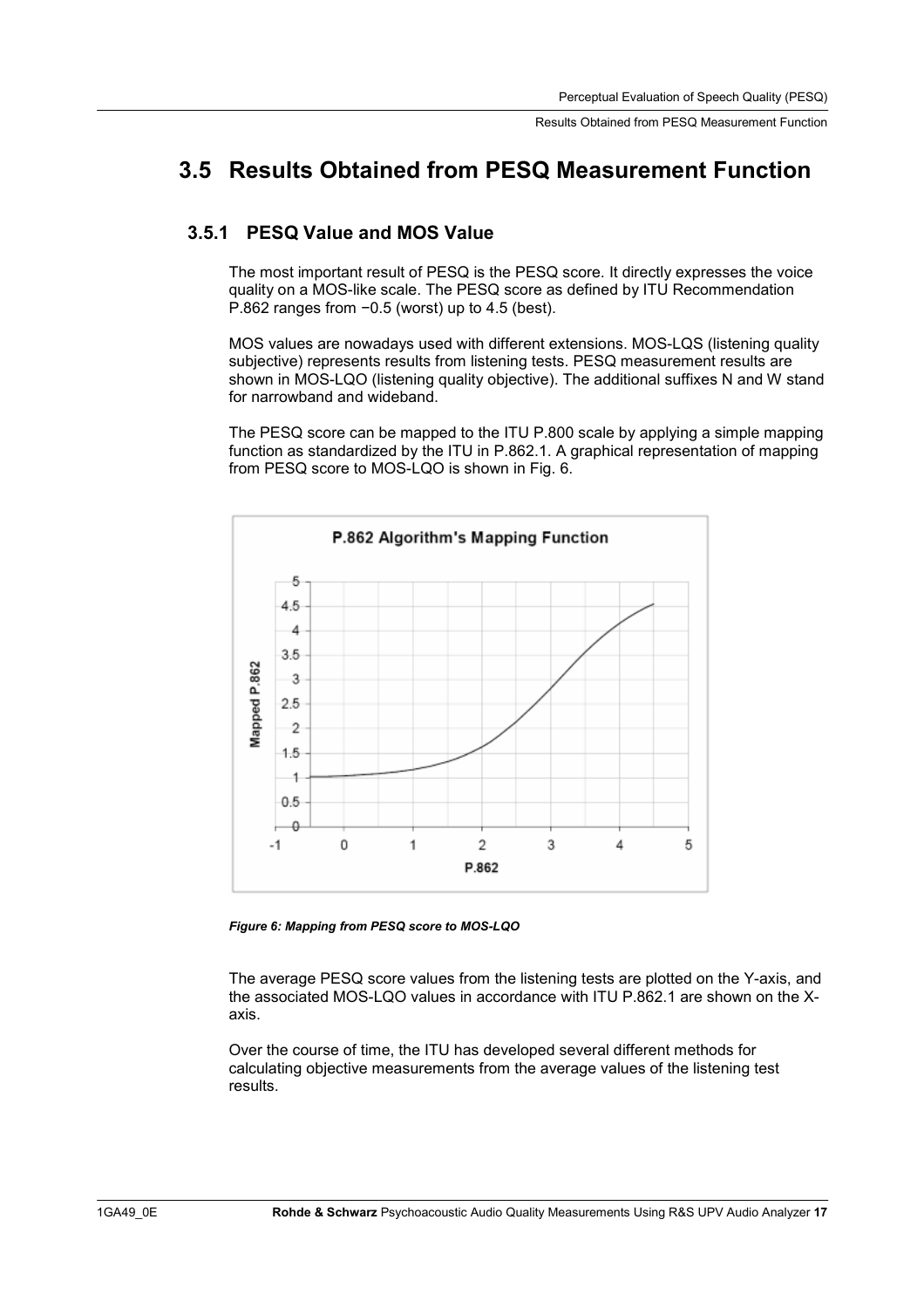The R&S<sup>®</sup>UPV implements the three most important measuring methods, which differ only slightly from each other and have been approved by the ITU:

- ITU P.862: The measured value is the "PESQ score". The range of values extends from  $-0.5$  (worst) to  $+4.5$  (best).
- ITU P.862.1: The measured value is the "MOS-LQON" (listening quality objective narrowband). The range of values extends from  $-0.5$  (worst) to  $+4.5$  (best).
- ITU P.862.2: This is the wideband extension of P.862. The measured value is the "MOS-LQOW" (listening quality objective wideband). The range of values extends from  $-0.5$  (worst) to  $+4.5$  (best). Note that measurements obtained using this option cannot be compared with results obtained in accordance with P.862 or P.862.1.

In addition to the overall results, the measurements can be made by calculating the PESQ values for the active speech intervals or for the silence intervals of the signal. The latter is of particular interest because it shows how well the codec may substitute background noise.

Note that for wideband PESQ the PESQ score shall not be used, but only the mapped MOS-LQO. In order to use common terms in both narrow- and wideband mode, it is strongly recommended to always use the MOS-LQO, which is mapped either by Recommendation P.862.1 for narrowband or by P.862.2 for wideband speech.

The R&S<sup>®</sup>UPV audio analyzer uses the short forms "PESQ" for PESQ score and "MOS" for MOS-LQO.

### **3.5.2 Amplitude of Test Signal**

Speech signals show a large variation in amplitude over time. The R&S $^{\circ}$ UPV analyzes the test signals in small portions of time. After the analysis routine is finished, one of the two following amplitude values can be displayed by the *Level Monitor*:

- RMS value integrated over the whole test signal, or
- maximum peak value within the time interval of the test signal



*Figure 7: Numeric display of PESQ results*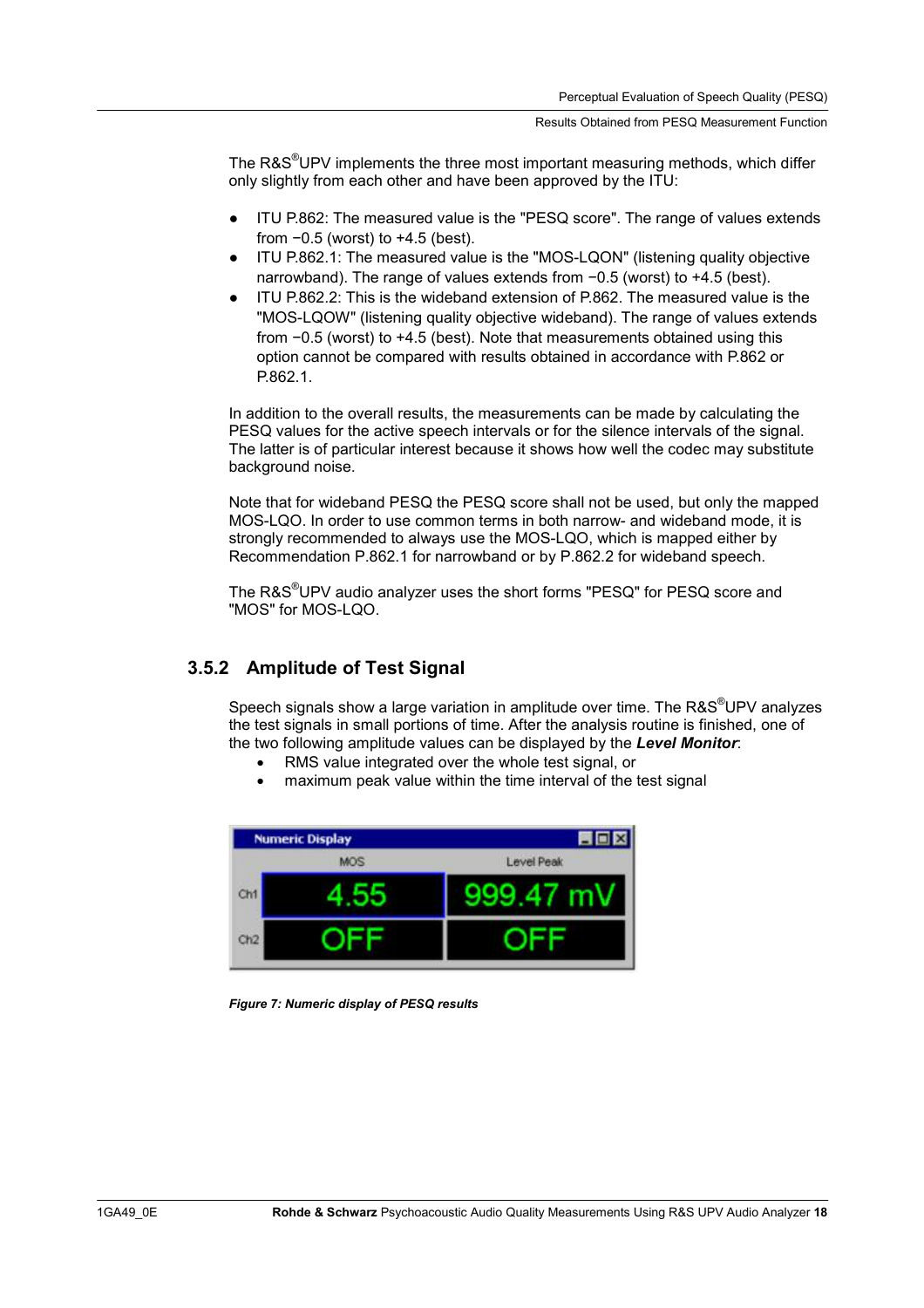### **3.5.3 Attenuation**

Especially all analog equipment introduces an attenuation into the speech signal. A high attenuation generally leads to a worse perception of speech. PESQ, however, does not weight this as a degradation, since it has no absolute reference level available. Also, in real world systems a low speech level on the electrical side does not mean that the signal sounds very quiet, since the transducers used have a significant impact on the final loudness. For PESQ it is therefore generally impossible to weight the attenuation in terms of quality of speech. Knowing the value of the attenuation, however, is important for optimizing the overall system design.

#### **3.5.4 Delay/Latency**

As soon as a signal is processed by any piece of equipment, it will be slightly delayed. The resulting delay is also frequently called latency. During the transmission of a speech signal these delays may add up and become intolerable. The longer the delay is, the more discipline is required from both parties involved in a conversation. Delays larger than approx. 300 ms are generally unacceptable. The delay for VoIP systems is typically around 150 ms, sometimes even much longer.

Since the PESQ library has to compensate for the delay between the signals before it can compare them, it provides the average delay as a result value, as well as the delay of each individual frame.

The PESQ tool automatically compensates for delays between the reference signal and the measured signal in the range of up to 5 seconds. If measurements have to be done with delay times longer than 0.5 s, the used reference file played by the R&S<sup>®</sup>UPV audio analyzer needs to have a longer silence part at the end. While executing a measurement, R&S<sup>®</sup>UPV records the test signal as long as the reference file runs. If there is a delay in the device under test, the silence part at the end of the reference signal must be longer than this delay to make sure that the speech portion is completely recorded.

The reference and the measurement signals are each internally divided into small portions of time. The time offset between the two signal paths is measured for each of these increments; it can be displayed in the *PESQ Graph* displays as a graphical plot of time delay versus time (see "PESQ Graphical Displays" section for more details). The line *Avg Delay* in the *Analyzer Function* panel displays a value which is the average of all of the measured offset values for the entire signal.

*Figure 8: Average delay*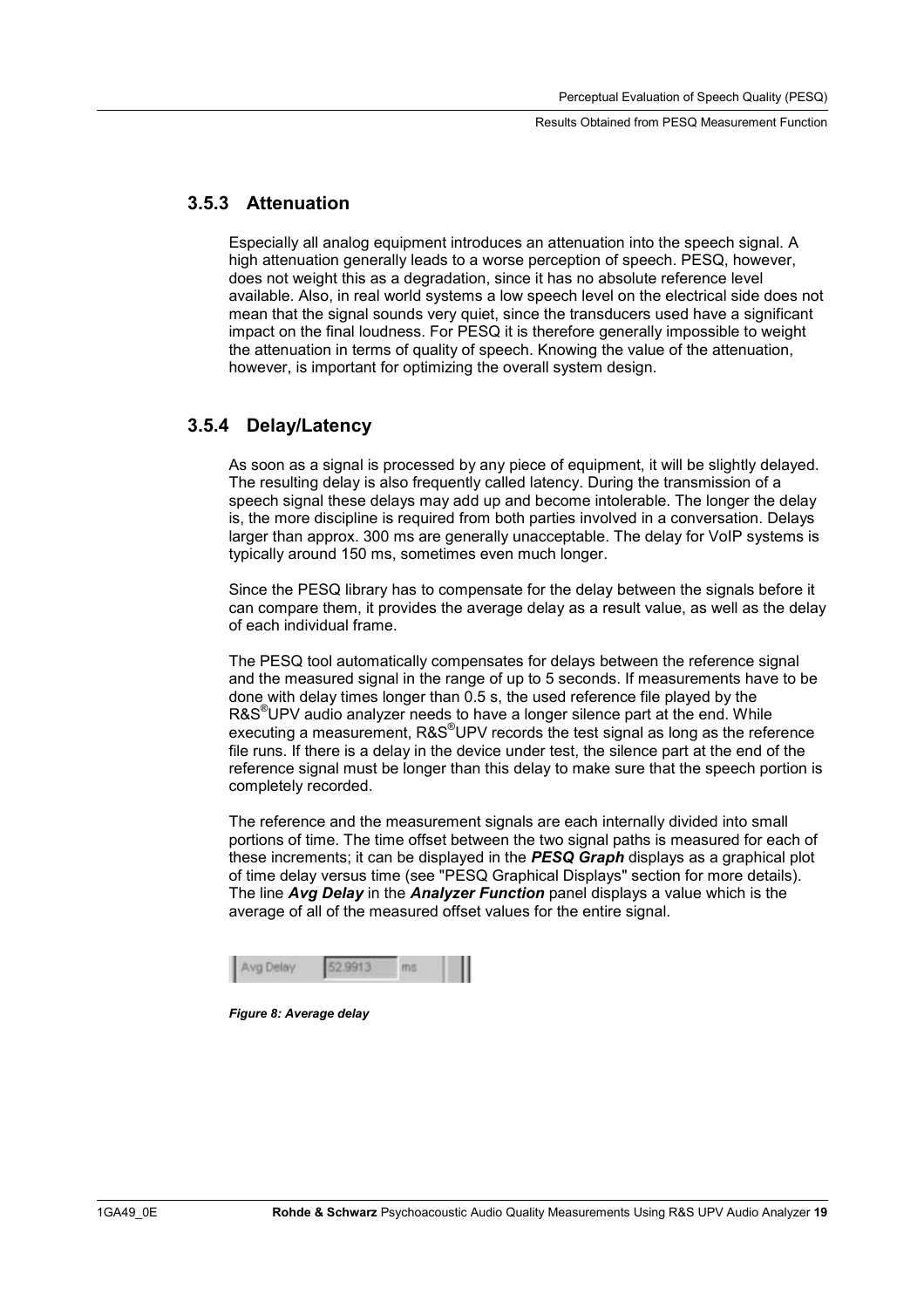### **3.5.5 Waveform Display**

With PESQ measurement, the *Waveform* display is used to check the signal in the time domain. In particular, the specified silence periods at the start and end of the test signal can be checked, as well as correct signal amplitude.

The *Waveform* is activated in the *Analyzer Function* panel and configured with regard to the trigger condition and storage depth. The *Waveform* graphics dialog can also be opened from here. The scaling – including the limit check and reference basis – is selected in the *Waveform Config* panel. Fig. 9 shows an example.

When a DUT is measured online, the test signal from the DUT has to be recorded before it is fed to the internal PESQ algorithm. The *Waveform* analyzer gets the data in parallel and displays the result as soon as the recording is finished. In offline mode, the reference signal and the test signal can be processed by the PESQ algorithm directly from the files without delay. If the *Waveform* function is activated, this function runs first and therefore delays the start of the internal PESQ algorithm.

### **3.5.6 PESQ Graphical Displays**



*Figure 9: Graphical displays show PESQ values and/or the waveform versus time* 

With the *PESQ Graph* windows, the R&S® UPV provides two additional types of graphs associated with PESQ measurements. The measurement process analyzes the signals in small increments and determines the measured values (PESQ score or MOS-LQO) and the time delay between the reference signal and the measured signal for each increment. While the numeric displays show the selected measurement values referenced to the entire signal, the graphical displays show the results versus the time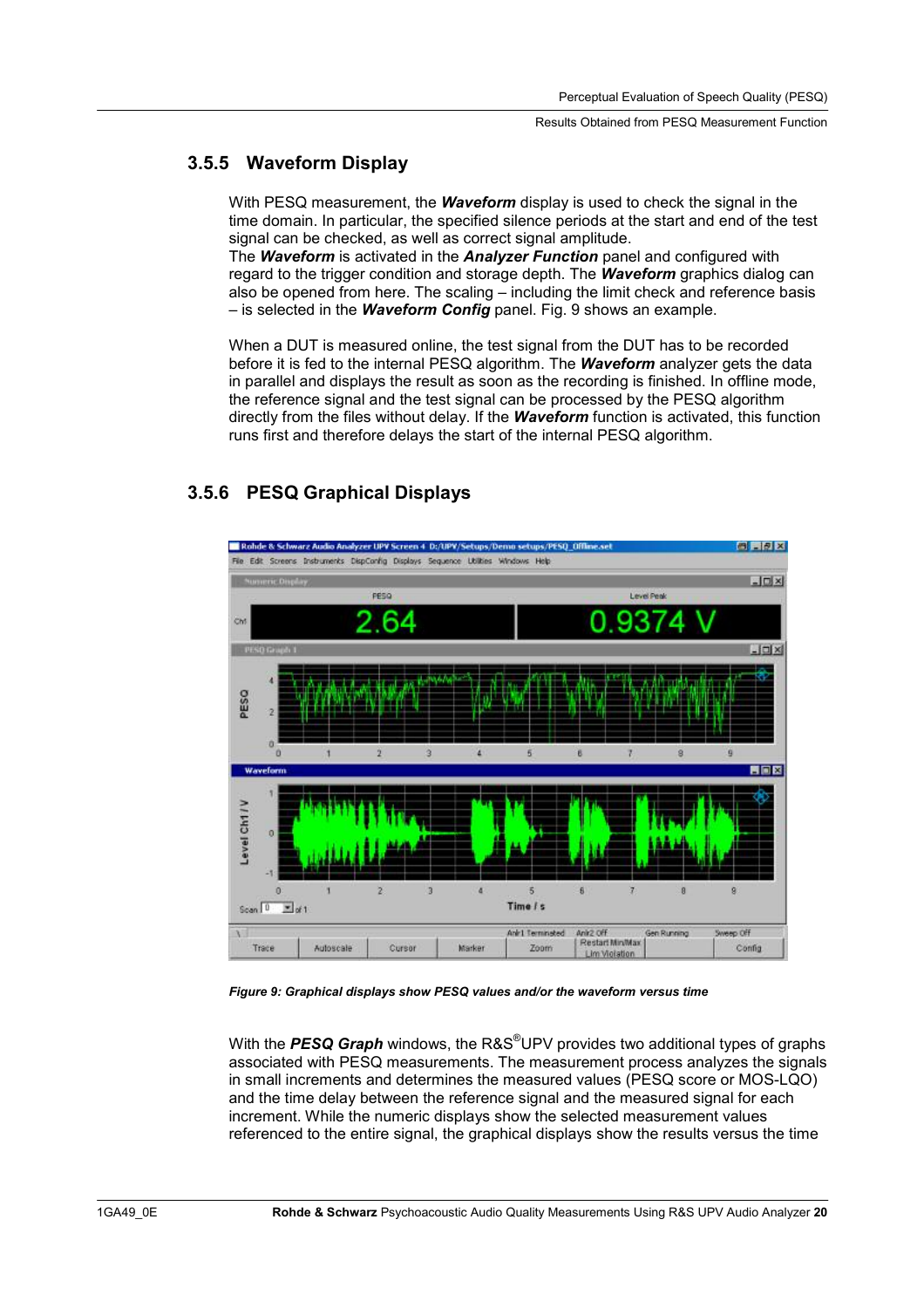increments. Using these graphs, one can see the regions of the signal where the measured codec deviates from the expected behavior. Fig. 9 shows a combination of numeric values referenced to the entire signal and results versus time.

Note: In wideband mode (P862.2), the MOS value versus time cannot be displayed with the current version of the PESQ software.

In addition, the traces of reference and/or measurement signal, as well as display of the dropouts, can be shown in the *PESQ Graph* windows. Depending on the signal selected on the other axis, the resolution on the X-axis is selected automatically so that both signals can always be displayed in the same graphic. For example, the resolution of "MOS versus time" is much lower than "reference signal versus time", so the graph shows the reference signal in reduced resolution – but without swallowing samples. In contrast, in the display of "delay versus time" vis-à-vis "reference signal versus time" there is a much higher resolution on the X-axis; it corresponds to the resolution of the WAV file.

The *PESQ Graph* is configured in the *PESQ Graph Config* panel. In line *Y-Source* the type of results to be displayed graphically can be selected:

- **PESQ & MOS:** The PESQ or the MOS value is displayed versus time
- **Delay:** The delay versus time shows the time offset between the signal paths of reference signal and measured signal for each of the measured time increments
- Ref Signal: The reference signal versus time corresponds to the waveform of the reference signal
- **Deg Signal:** The measurement signal versus time corresponds to the waveform of the measurement signal. This waveform can also be shown in full resolution in a separate graphic via the "Waveform Monitor" function.
- *Dropouts*: Dropouts versus time corresponds to a hypothetical representation in which the values of an amplitude- and time-corrected measurement signal and the reference signal are subtracted from each other in proper phase relation and thus only the stray signals deviate from the zero line.



*Figure 10: Different results of the PESQ measurement can be displayed versus time*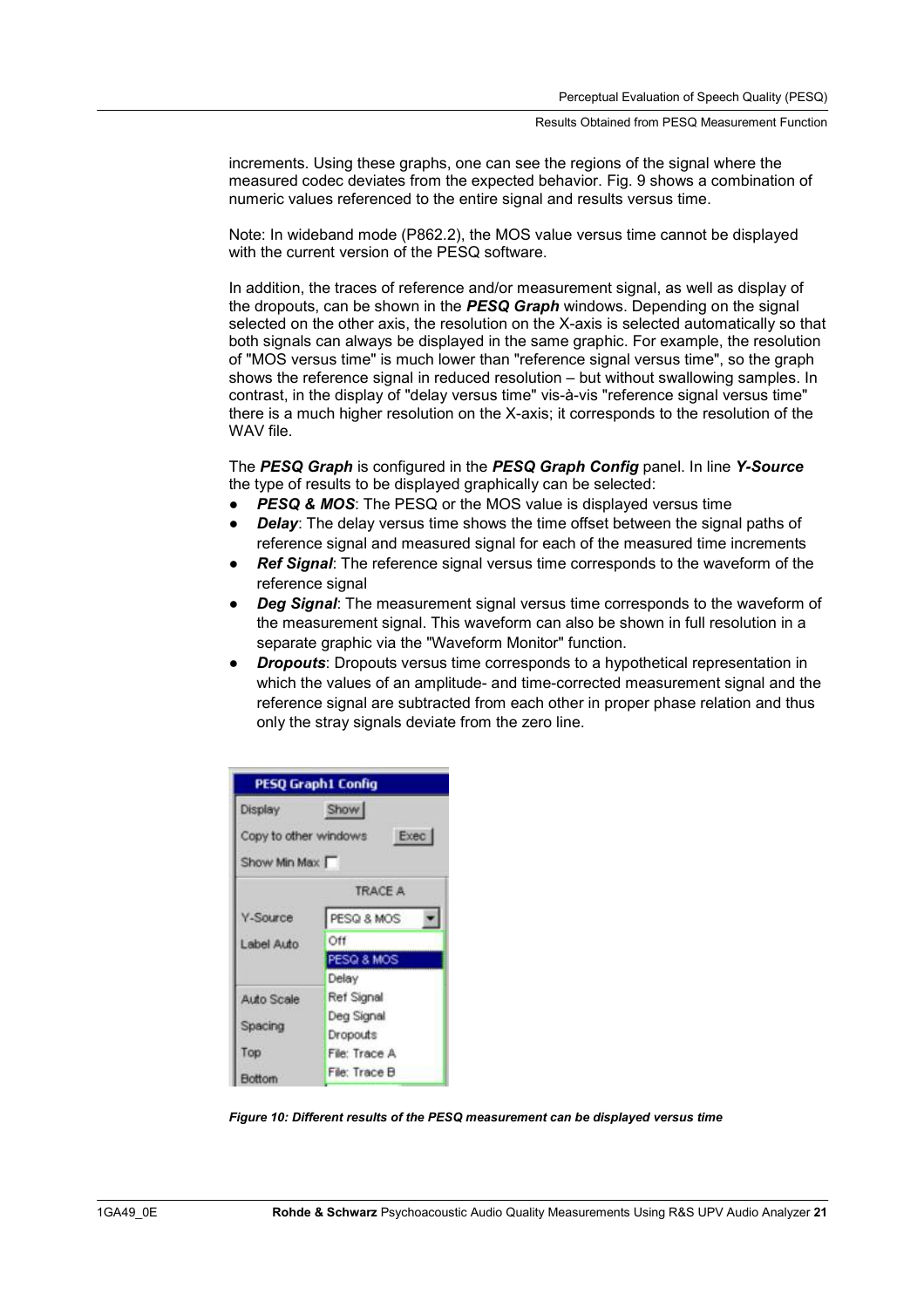### **3.6 Introduction to Instrument Operation**

### **3.6.1 Setting the Generator Instrument**

Whenever PESQ analysis is performed, the generator part of the R&S $^{\circ}$ UPV is needed to replay the reference signals. In accordance with ITU-T P.862, reference files with sample frequencies of 8 kHz or 16 kHz have to be used. For wideband applications (ITU-T P.862.2) sample frequency always has to be 16 kHz.

WAV files can be replayed by setting the line *Function* to *Play* in the *Generator Function* panel. Using the analog interfaces, *Bandwidth* has to be set to *Play Auto* in the *Generator Config* panel.

|                  | $\blacksquare$ $\blacksquare$ $\times$ |
|------------------|----------------------------------------|
| Analog           |                                        |
| $2 \equiv 1$     |                                        |
| Unbal            |                                        |
| 50               |                                        |
|                  |                                        |
| G Float C Ground |                                        |
| Play Auto        |                                        |
| 22 kHz           |                                        |
| 40 kHz           |                                        |
|                  | <b>Generator Config</b>                |

*Figure 11: Setting the Generator Config panel* 

### **3.6.2 Setting the Analyzer Instruments**

To run PESQ, the analog interface has to be selected by setting the *Instrument* in the *Analyzer Config* panel. The analyzer needs to be set in single-channel mode; *Range* has to be set to *Fix*.

| <b>Analyzer Config</b> |                       | $\blacksquare$ $\blacksquare$ $\times$ |
|------------------------|-----------------------|----------------------------------------|
| Instrument             | Analog                |                                        |
| Channel                |                       |                                        |
| Ch1 Coupling           | $G$ AC<br>$\Gamma$ DC |                                        |
| <b>Bandwidth</b>       | 22 kHz                |                                        |
| Range                  | Fix.                  |                                        |
|                        | 100.0mV RMS           |                                        |

*Figure 12: Setting the Analyzer Config panel*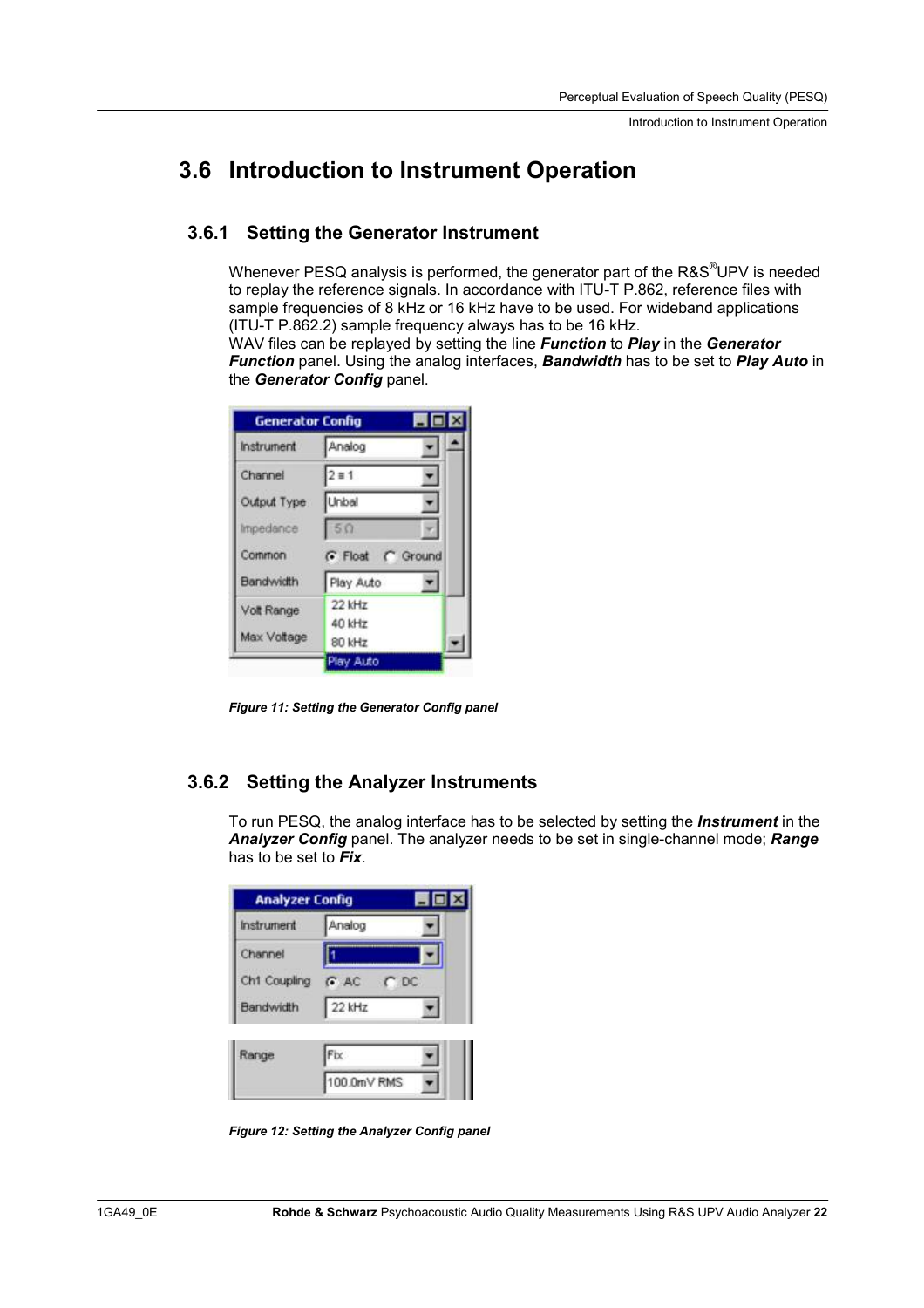Introduction to Instrument Operation

To activate the PESQ measurement function, in the *Analyzer Function* panel the line *Function* has to be set to *PESQ*.

The setting in the line *According to* specifies whether the PESQ value in accordance with ITU-T P.862 or the MOS value in accordance with ITU-T P.862.1 (narrowband) or ITU-T P.862.2 (wideband) will be displayed. It also specifies whether the measured values should be referenced to the entire signal or only to the speech portion or only to the silence portion.

Changing the setting of *According to* does not trigger a new measurement but calculates the desired PESQ or MOS value from the last logged record in accordance with the selected process. The respective measurement result is thus immediately available.

The line *Meas Mode* defines whether the measurement is to be performed in realtime (*DUT*) or with an offline analysis using previously stored WAV files (*Offline*).

In *DUT* mode, the reference WAV file will be played back, and the measurement signal will be recorded by the analyzer at the same time. The measurement signal has the same length as the reference signal. If there is a delay in the device under test, the silence at the end of the reference signal must be longer than this delay to make sure that the speech portion is completely recorded. The evaluation is performed immediately after playback of the reference signal is finished. The recorded WAV file is always stored in the same sample rate in which the reference signal is present.

In *Offline* mode, the PESQ measurement is to be performed on previously stored WAV files. After the files containing the reference signal and the measurement signal are specified, the evaluation can be started by pressing the START button. Possible sample rates of the stored WAV files are 8 kHz, 16 kHz, 48 kHz or 96 kHz. The length of the recorded signal must be at least the length of the generator reference signal.

| <b>Analyzer Function</b> |                   |  |
|--------------------------|-------------------|--|
| Function                 |                   |  |
| According to             | <b>PESQ P.862</b> |  |
| Meas Mode                | <b>NIT</b>        |  |

*Figure 13: Setting the measurement mode* 

### **3.6.3 Selecting Levels and Measurement Ranges**

To measure PESQ, correct levels and measurement ranges must be set.

The reference file, which is stored in a WAV file in digital format, is output by the R&S® UPV generator. The output level can be set in the line *Volt Peak*; for example, to set it to *0.1 V* would mean that samples stored in the file with full-scale amplitude will be output with 0.1 V peak level at the analog outputs.

Quite often, stored test signals do not reach full-scale amplitude, resulting in lower output levels at the generator, and therefore may have amplitudes that are too low to drive the DUT properly.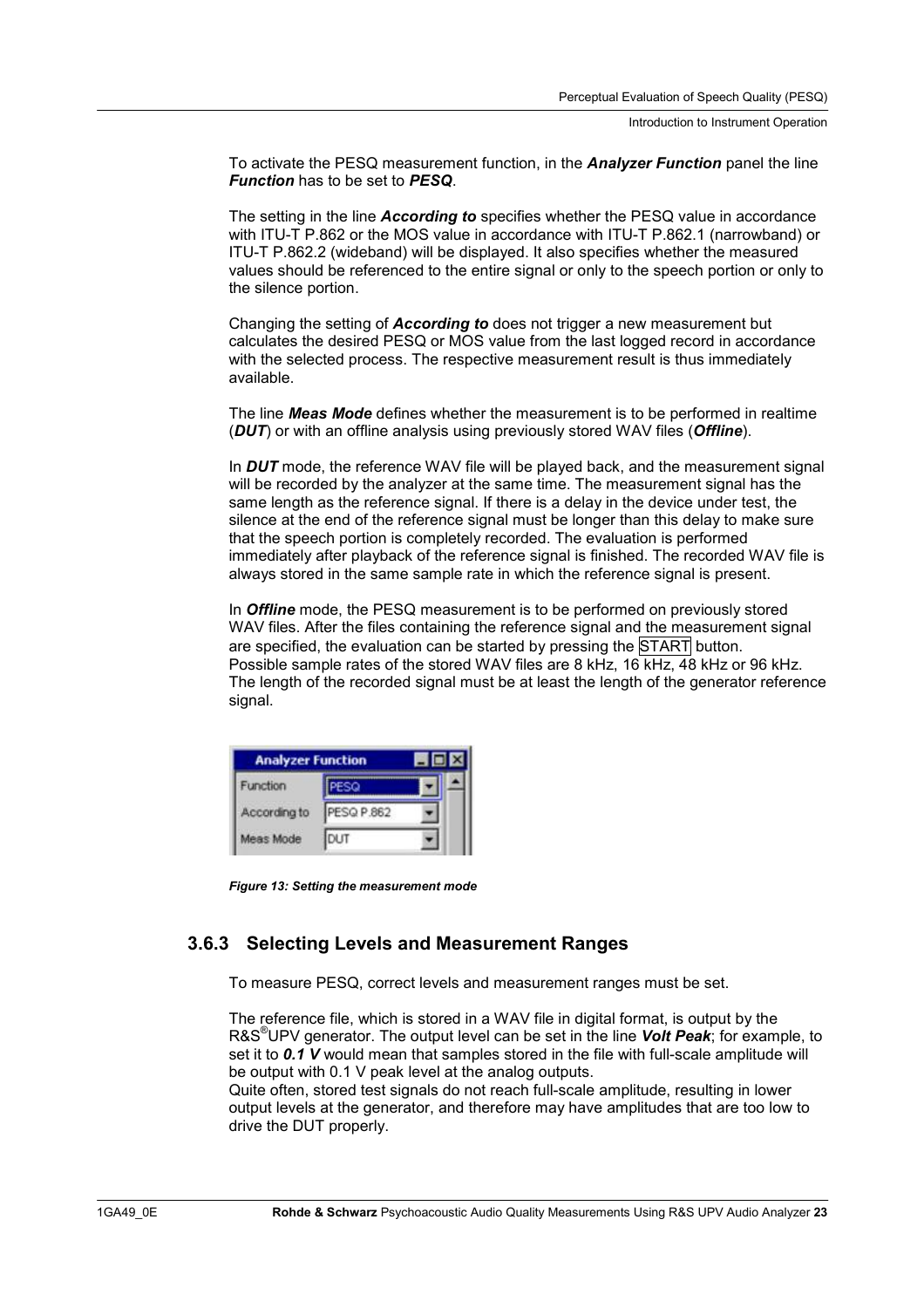To overcome this situation, R&S $^{\circledast}$ UPV offers the possibility to rescale the samples in order to reach digital full-scale levels when replaying the files (line *Scale Pk to FS* in *Generator Function* panel).

For PESQ measurements, it is advisable to use this function to make sure that the set output level *Volt Peak* really is reached.

| Play                 |      |
|----------------------|------|
| <b>G/PESGRef.wav</b> | sin. |
| Scale Pk to FS       |      |
| <b>Total Single</b>  |      |
|                      |      |

*Figure 14: Setting the output level* 

Because speech signals show a large variety in amplitude over time, an autorange function in the analyzer would switch between ranges quite often. To prevent interruption of the PESQ measurement, the analyzer must therefore be set to a fixed measurement range. Setting the range according to the set output level in the *Generator Function* panel would be the first approach. But if the device under test introduces some gain or attenuation, this must be compensated. To find the best measurement range setting, the *Level Monitor* function can help. If the reference signal has been played to the DUT and fed into the analyzer from the device's output, the *Level Peak* indication will display the maximum peak level which has been output by the DUT. The measurement range should be set as close as possible to a value of measured peak value divided by  $\sqrt{2}$ , but must be bigger than this value.



*Figure 15: Correct setting of measurement range* 

The internal algorithm of PESQ is done in digital domain. The analysis requires that the reference signal and test signal have the same levels. The used PESQ implementation automatically corrects static level differences of up to 30 dB; however, to get reliable results, level differences should be kept below 10 dB.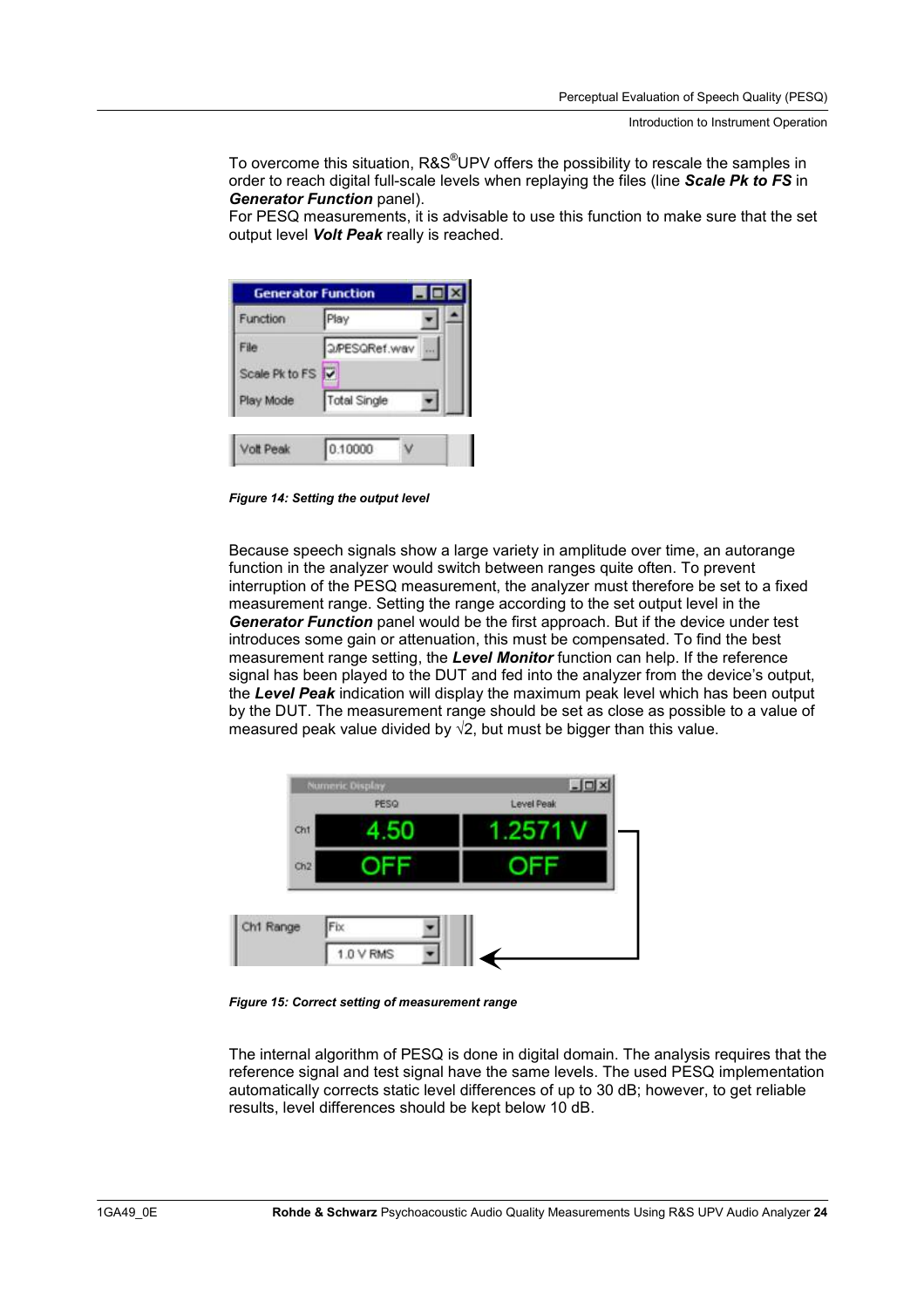Introduction to Instrument Operation

In the *Analyzer Function* panel, the lines *Ref Level* and *Deg Level* display, respectively, the RMS values of the reference signal and the test signal at the input of the internal PESQ routine (i.e. after the measurement input stages but before the PESQ internal level correction). The values are shown in dB referenced to the theoretical full-scale values. The measurement setup is correct as long as the difference between *Ref Level* and *Deg Level* does not exceed 10 dB (5 dB is recommended). The screenshot below shows an example of a correct setting.

| <b>Analyzer Function</b> |              |    | $ \Box$ $\times$ |  |
|--------------------------|--------------|----|------------------|--|
| Function                 | PESQ         |    |                  |  |
| According to             | PESQ P.862   |    |                  |  |
| Meas Mode                | DUT          |    |                  |  |
| Store Way to             | PESQ_DEC.WAV |    | i si s           |  |
| Record Length 9.87100    |              |    |                  |  |
| Ref Level                | $-14.3642$   | dB |                  |  |
| Deg Level                | -18.7197     | dB |                  |  |

*Figure 16: Example of Ref Level and Deg Level results* 

### **3.6.4 Saving of measured signals**

If the PESQ measurement is performed in realtime (*Meas Mode* set to *DUT*), the measured signal can be stored as a WAV file. This done by activating the  $\bullet\bullet\bullet$  button in the line *Store Wav to* (see Fig. 16) after the measurement is terminated. The *File Selector* opens to define file name and directory.

The WAV file is always stored in the same sample rate in which the reference signal is played.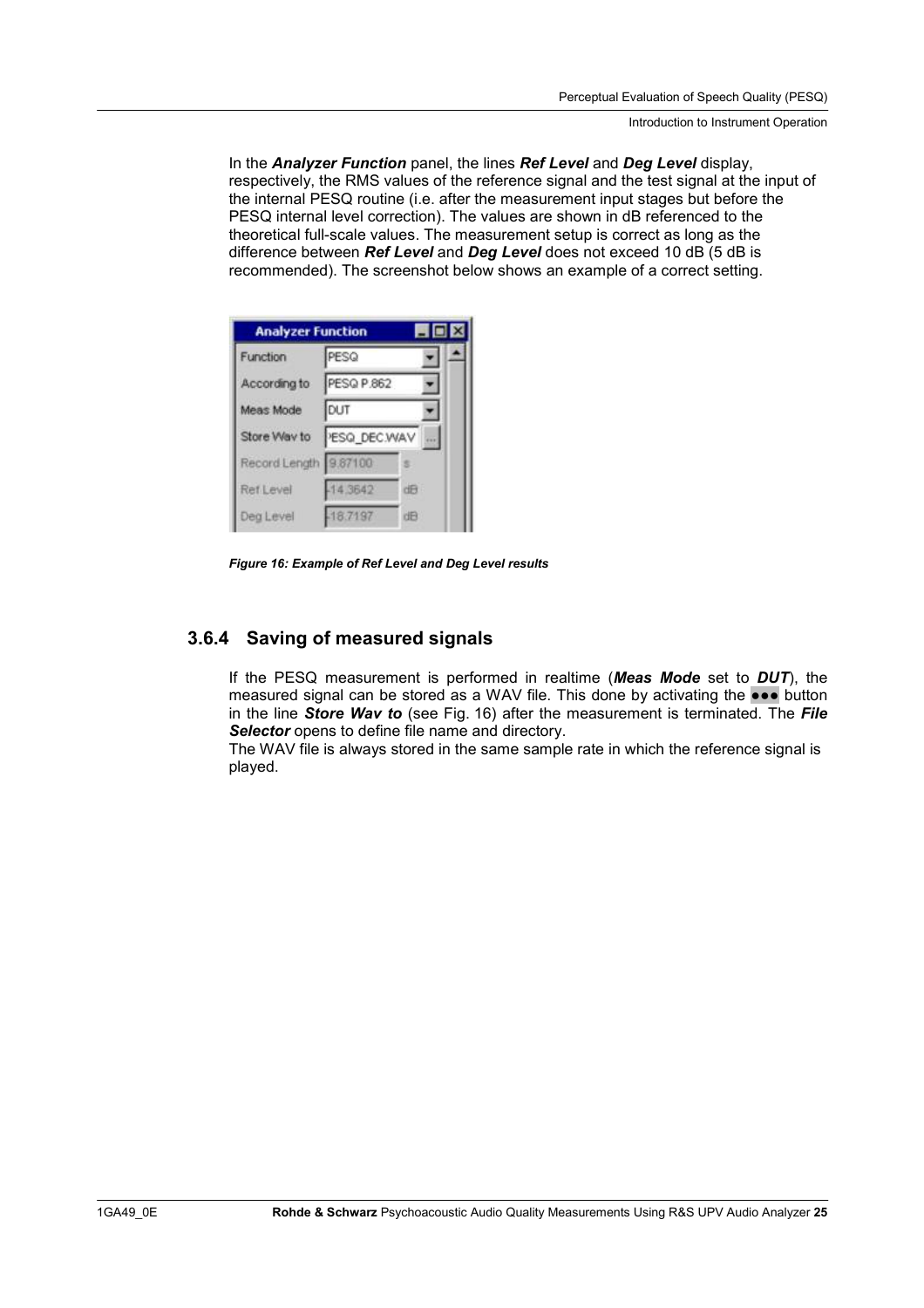Source Material

# 4 Perceptual Evaluation of Audio Quality (PEAQ)

### **4.1 Source Material**

The reference file should be a signal that comes as close as possible to the kind of signal that will be applied to the device under test in real life. For example, real music should be used for the assessing audio codecs that are used for the transmission of high quality music. Especially with wideband music codecs, a variety of at least six to ten different test samples should be selected, since the performance of audio codecs differs widely depending on the test material.

The duration of the test sequence should be within the range of approximately four to eight seconds. Longer tests will lead to averaging effects (short distortions may be averaged down by a long but almost perfect transmission), and shorter sequences may not be long enough to contain representative parts of the signal. The sample rate of the reference and test files is defined by ITU R BS.1387 to be 48 kHz sample rate. The sample format is defined to be PCM 8 or 16 bit linear with mono or stereo content. Note that no coded audio format is supported, as decoding is not part of the measurement process. A set of typical wideband audio examples is mentioned in ITU-R Rec. BS.1387.

The signal should begin and end with at least 0.5 seconds of silence. In realtime mode of the R&S®UPV, the length of the test signal is identical to the length of the reference signal. The delay of the device under test must not be longer than the silence at the end of the reference signal, because otherwise the end of the music signal is not measured.

For offline measurements, the sample rates of both the reference file and the stored degraded file must be 48 kHz. The length of the recorded signal must not be shorter than that of the reference signal selected in the generator.

Scientific proposals as well as international standards such as ITU-R BS.1387 (PEAQ) usually describe a measurement algorithm and do not take into account all the constraints of a realistic measurement situation. For example, in ITU-R BS.1387 it is assumed that the input signals are time aligned. Signals that have been acquired in real systems might not be time aligned. The PEAQ tool used in the R&S<sup>®</sup>UPV audio analyzer offers a sophisticated delay compensation. As a result, time alignment of the signals will be provided, together with values that are suitable to characterize the delay which was introduced by the device under test. The automatic delay compensation module makes it possible to automatically compensate for delays up to  $\pm 1000$  ms. However, the delay compensation cannot handle varying delays, as they might occur due to missing synchronization of the input signals, or in IP-based systems.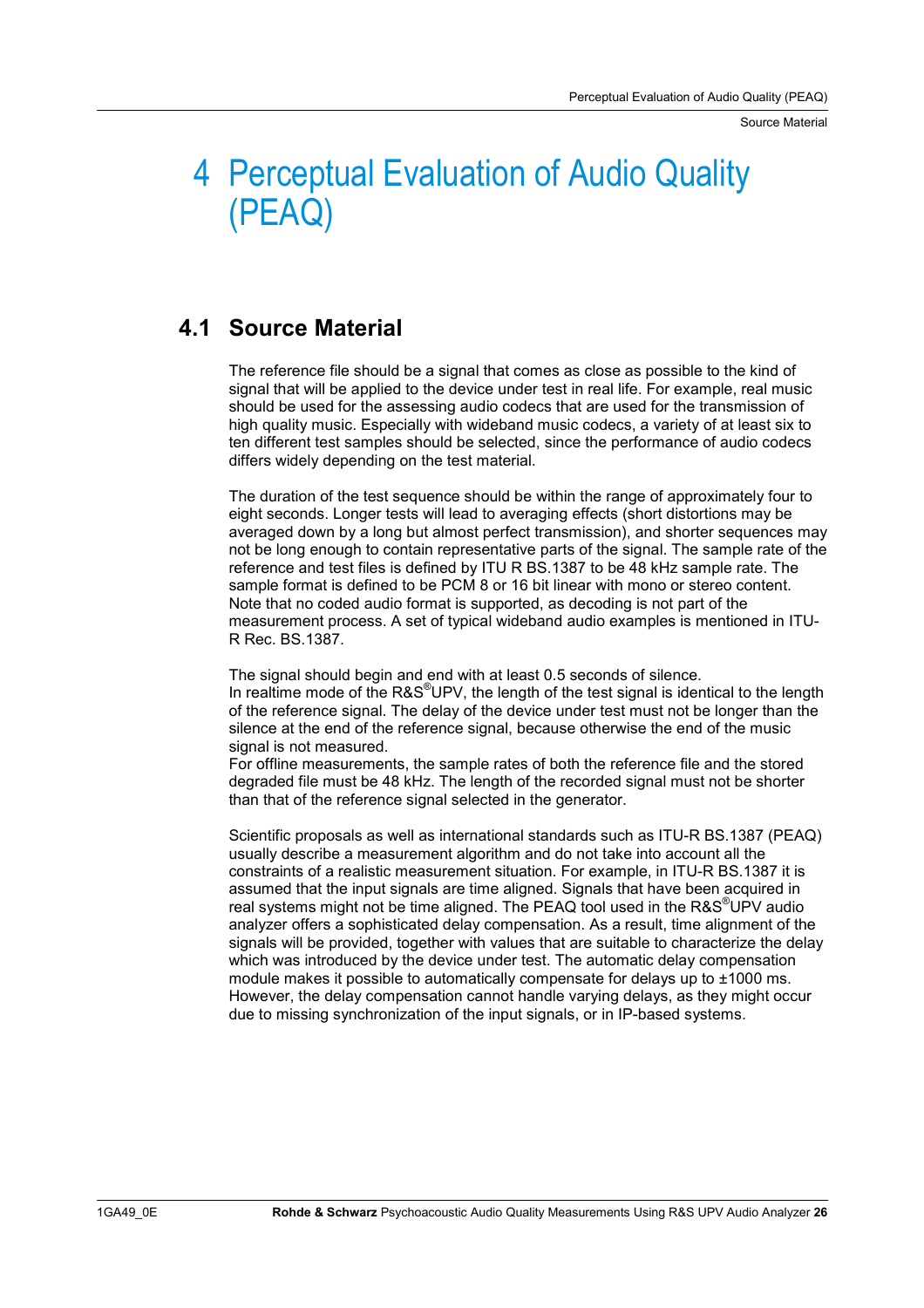Fundamentals of the PEAQ Measurement Algorithm

### **4.2 Fundamentals of the PEAQ Measurement Algorithm**

As mentioned earlier, there are two versions of PEAQ: a "basic" version, featuring a low complexity approach resulting in fast measurements, and an "advanced" version for highest possible accuracy but at the cost of higher complexity. The following paragraphs provide a brief overview of the fundamental principles involved.

The structure of both versions is very similar. The major difference between the "basic" and the "advanced" version is hidden in the respective ear models and the set of model output variables (MOV) used. Both versions comprise artificial neural networks for the cognitive modeling.

The "basic" version implements an FFT-based ear model featuring fundamental psychoacoustic principles. Following the signal flow from the input signal to the final calculation of the excitation pattern, the processing starts by a transformation of the input signal to the frequency domain. A 2048 point FFT is applied along with subsequent scaling of the spectra. This results in a frequency resolution of approximately 23.4 Hz and a corresponding temporal resolution of 23.4 ms (at 48 kHz sample rate). In the consecutive block, the effects of the outer and middle ear are modeled by weighting the spectrum with the appropriate filter functions. Afterwards the spectra are grouped into critical bands, achieving a resolution of 1/4 bark per band. The subsequent adding of "internal noise" is intended to model effects such as the permanent masking of sounds in our auditory system caused by the streaming of blood and other physiological phenomena. This step is followed by the calculation of masking effects. Simultaneous masking is modeled by a frequency- and level-dependent spreading function. Temporal masking is modeled only partly, since the temporal resolution is in the same range as the timing of any backward masking effects, which therefore cannot be modeled.

Using the feature extractor, eleven MOVs are extracted from the ear model output and processed by the cognitive model to form the PEAQ values.



*Figure 17: Perceptual model, PEAQ "basic" version*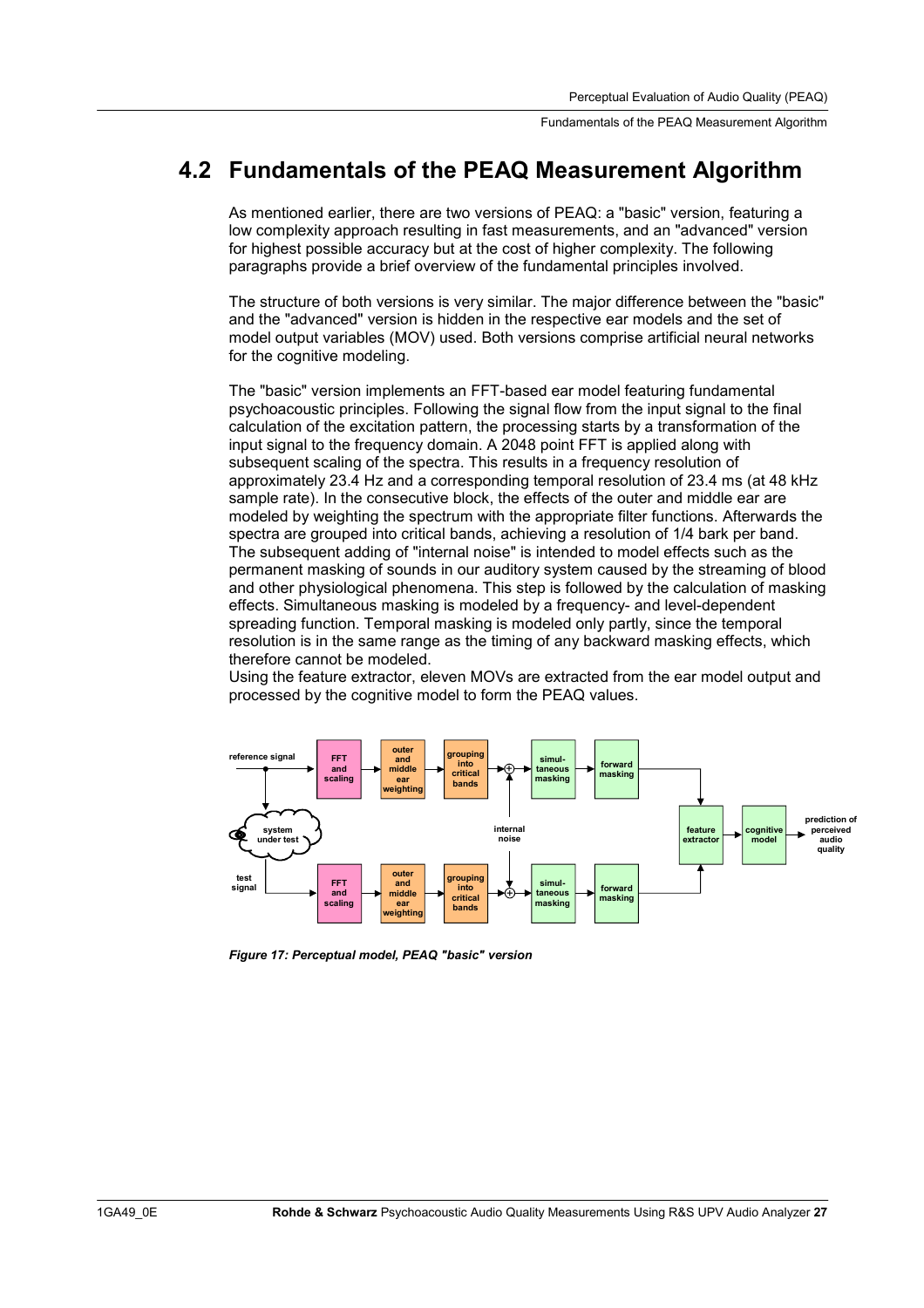#### Fundamentals of the PEAQ Measurement Algorithm

The "advanced" version uses some MOVs derived by implementing the ear model of the "basic" version and also introduces a second ear model with improved temporal resolution.

Compared to the "basic" version, the "advanced" version model performs the time to frequency warping using a filter bank, consequently grouping the signal into 40 auditory bands with a temporal resolution of approximately 0.66 ms. This allows for a very accurate modeling of backward masking effects. After the calculation of backward and simultaneous masking, the signal is subsampled by a factor of 1:6 in order to improve the computational efficiency. Following the addition of the internal noise to the subsampled signal, finally the forward masking effects are calculated. A feature extractor is used to extract the five model output variables of this second ear model. Combined with the MOVs from the "basic" model, the cognitive model forms the PEAQ values.



*Figure 18: Perceptual model, PEAQ "advanced" version* 

In comparison to the FFT-based "basic" approach, the temporal resolution is improved, thus allowing for a better simulation of temporal effects, at the cost of frequency resolution and computational complexity.

It should be remembered that PEAQ is an approach to measure stereo music signals, meaning all signal paths in the above figure are dual-channel.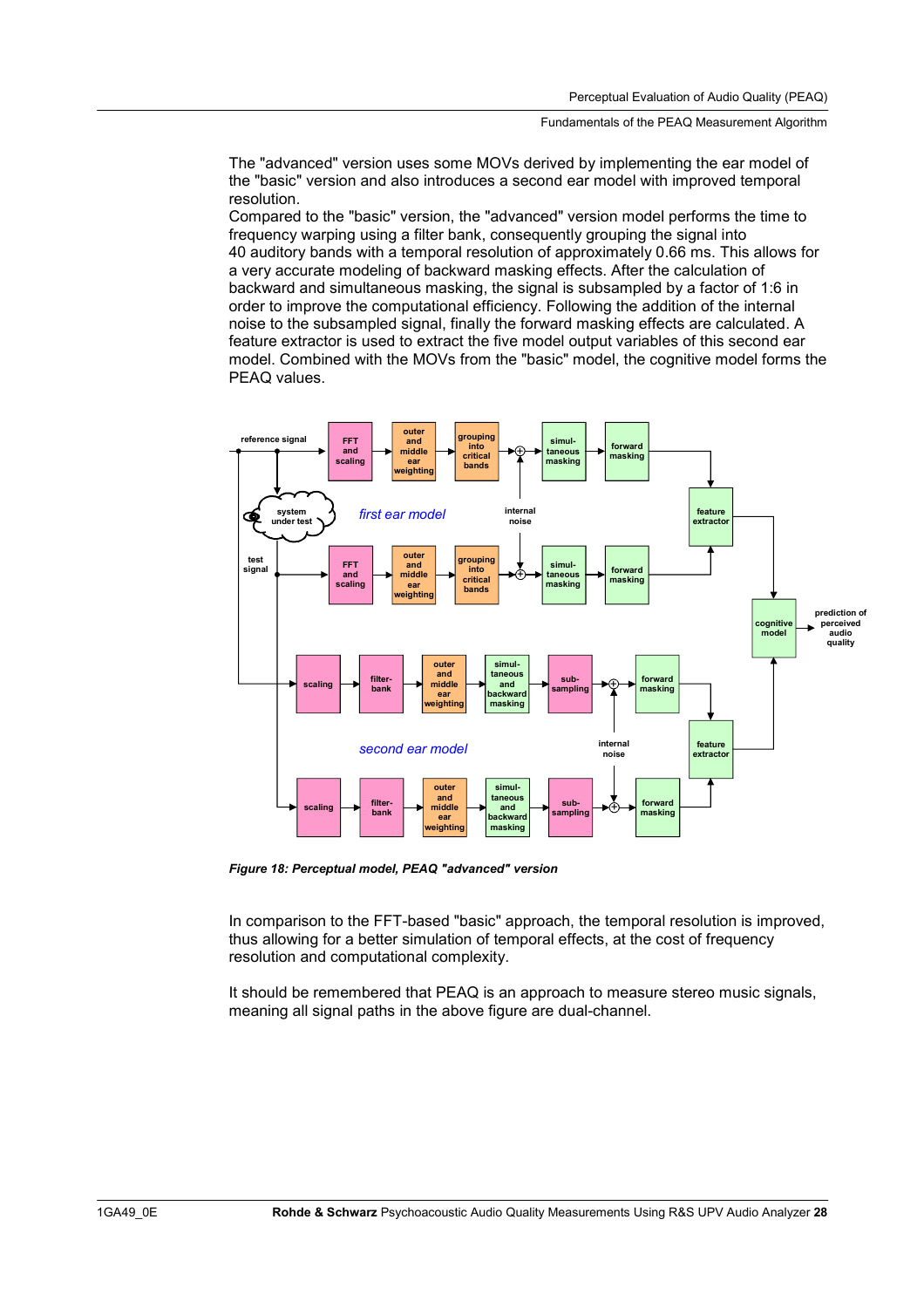### **4.3 PEAQ Measurements Using the R&S®UPV Audio Analyzer**

The measurement function PEAQ is only available if the R&S<sup>®</sup>UPV-K62 option is installed.

Reference files can be played from any of the available generator instruments. The measurement function PEAQ is performed in any of the available dual-channel analyzer instruments, but it is not provided in the multichannel analyzers. That means PEAQ can be measured using analog interfaces as well as digital formats such as AES/EBU or I<sup>2</sup>S or even the programmable formats as offered by the R&S® UPV-B42 universal serial interface.

The PEAQ measurement process, which was published by the International Telecommunication Union in 1998 as Recommendation ITU-R BS.1387, permits the measurement of the quality-of-sound signals transmitted at a low bit rate by compressing psychoacoustic coding processes. The PEAQ algorithm allows these signals to be analyzed by comparing them with the reference signal. The R&S<sup>®</sup>UPV provides this measurement, which is licensed by OPTICOM Dipl.-Ing. M. Keyhl GmbH of Erlangen, Germany. PEAQ® is a registered trademark of OPTICOM.

All psychoacoustic coding processes have in common that they use the characteristics of human hearing to save those parts of the signal which are not discernable during transmission. Whether such a transmission link for general sound signals such as music causes impermissible changes to the signal must be objectively verifiable with the assistance of suitable psychoacoustic measurement procedures.

A large number of recordings containing music signals of different kinds were used for developing PEAQ. The recordings were overlaid with interference typically caused by filters and also by using various coders and thus qualities. A sufficiently large number of test listeners classified these examples in a series of listening tests on the familiar scale for audio quality from 1 (bad) to 5 (excellent). In contrast to the measurement of speech quality also available in the R&S®UPV (PESQ), with PEAQ the listeners have always had the comparison with the original signal. A "negative scale", referred to as the subjective difference grade (SDG) value, is obtained by determining the difference between the quality of the test signal and the quality of the reference signal. The worse the test signal becomes compared with the reference signal, the more negative the SDG value.

#### *SDG = GradeSignal Under Test – GradeReference Signal*

The reason for developing PEAQ was to develop a process that compares the original, undistorted music signal (reference signal) with the distorted signal (measurement signal) to establish an objective measurement value that correlates very well with the mean value of the listening results. The PEAQ measurement can therefore only be performed in such a way that the system to be tested is connected at its input to the reference signal and the measurement signal is measured at its output.

Though the results of the subjective and the objective assessment correlate very well, it is not possible to directly compare the numeric results of SDG and ODG.

Originally the PEAQ measurement process was designed for signals with small impairments (almost transparent studio quality) and a constant delay. But it is also suitable for the assessment of signals with larger impairments.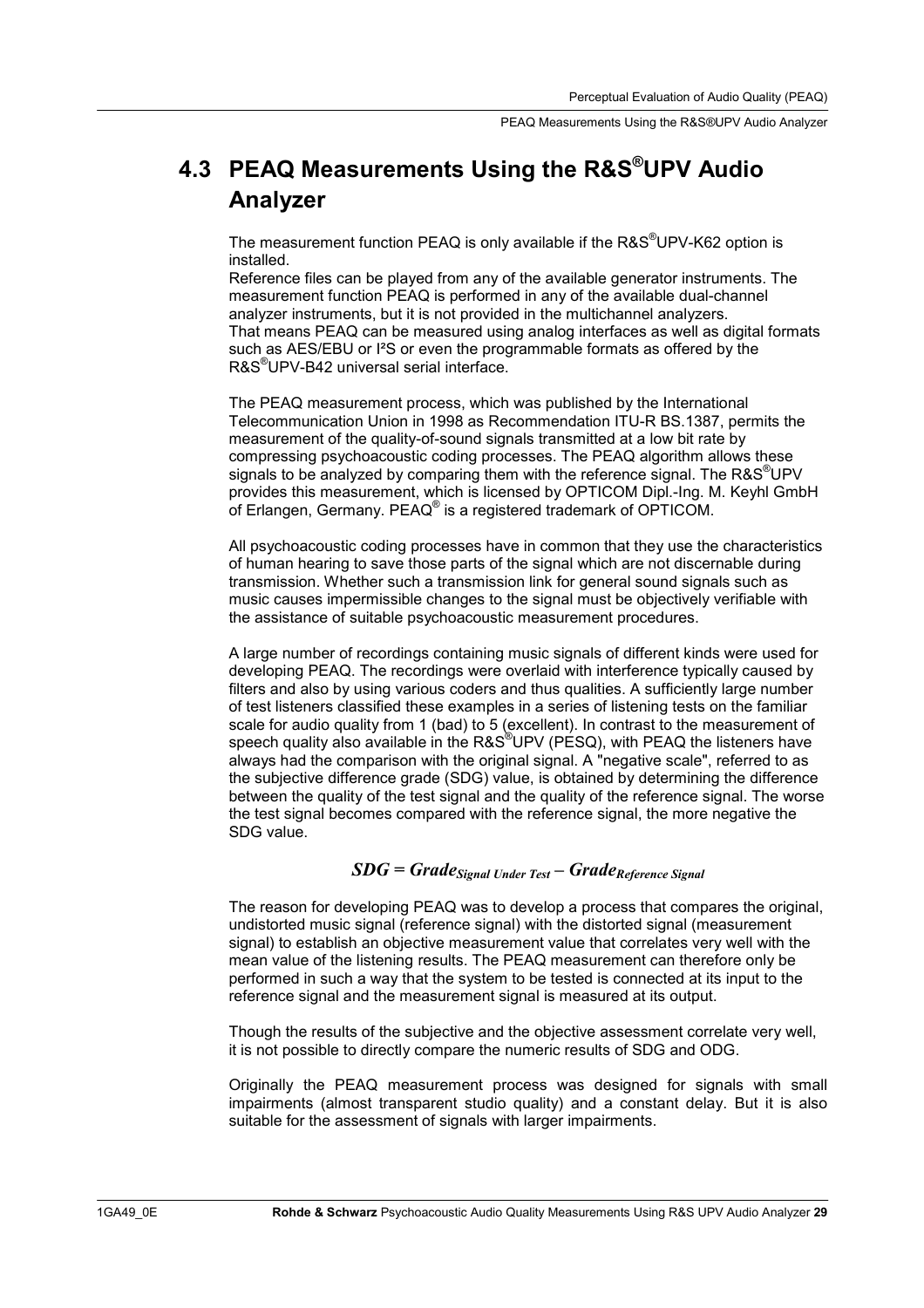It cannot be used, for example, for analyzing loudspeakers, cables, speech codecs, and IP-based interference (variable delay and packet losses).

It was not yet validated for codecs with extremely low bit rates, e.g. those ones using the method of spectral band replication.

### **4.3.1 Online Measurements (***Meas Mode DUT***)**

PEAQ analysis can be done by measuring the performance of the device under test directly. The illustration shows how the reference signal is guided to the DUT from the generator output and fed into the analyzer again from the device's output as a measurement signal. The original reference signal is simultaneously fed internally to the analyzer so that the analysis can access both signals.

Measurement on encoder circuitries are typical applications to be analyzed online. Depending on the DUT, a generator and an analyzer might be used in different domains. For example, the evaluation of D/A converter equipment requires the digital generator combined with the analog analyzer of the R&S $^\text{\textregistered}$ UPV.



*Figure 19: Principal of PEAQ measurement*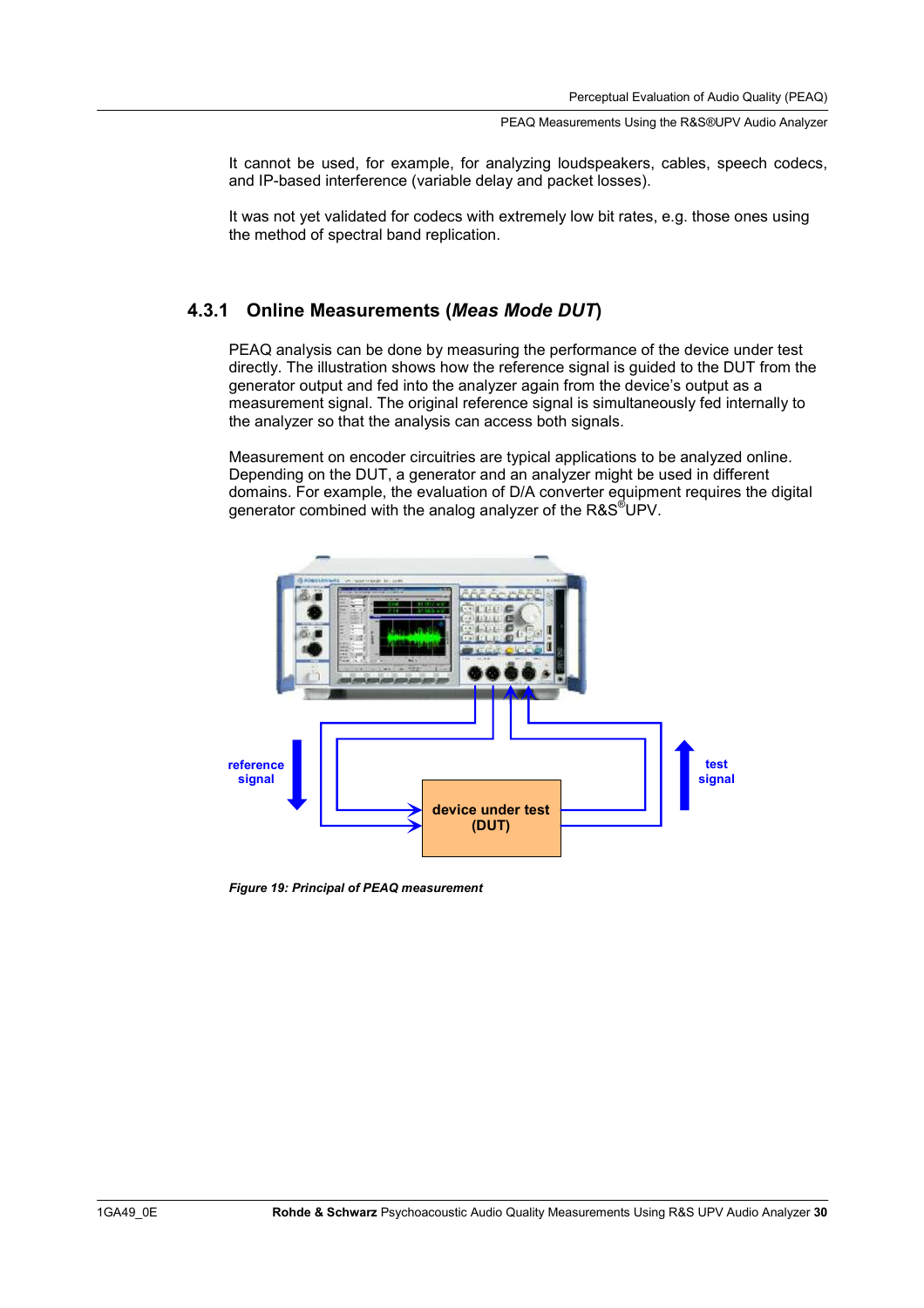### **4.3.2 Offline Measurements (***Meas Mode Offline***)**

If inputs and outputs of the device under test are not accessible at the same time, offline measurements are the solution. In this case, the output signal of the DUT is recorded in WAV file format. This can be done either by using the R&S<sup>®</sup>UPV audio analyzer (*Record* function) or by any other recording device using 48 kHz sampling frequency. However, it is advisable to use recording devices with a sample frequency accuracy of at least 50 ppm because the PEAQ algorithm is not optimized to compensate slowly diverging pitches.

To run the PEAQ algorithm, the WAV file containing the test signal is played in the analyzer section internally while the reference file is played by the generator section, allowing the analysis to access both signals in this case as well.

Applications for offline operation are measurements on typical play-only devices such as MP3 players. The DUT plays the MP3 file, and the resulting test signal is recorded. To analyze the overall quality of such a music reproduction, the original, uncoded reference file is played by the R&S®UPV generator while the recorded test file is measured by the analyzer section. Other applications are tests of different types of coding algorithm where input and output signals are available in files only.

### **4.4 Results Obtained from PEAQ Measurement Function**

### **4.4.1 Objective Difference Grade (ODG) and Distortion Index (DI)**

The most immanent output of PEAQ is the indication of the perceived quality. This is offered in two ways: by the distortion index (DI) and by the final objective difference grade (ODG).

The ODG is the output value from the objective measurement method that corresponds to the SDG in the subjective domain. The resolution of the ODG is limited to one decimal. However, be cautious and do not generally expect that a difference between any pair of ODGs of a tenth of a grade is significant. This also applies when looking at results from a subjective listening test. As seen in the right-hand diagram shown in Fig. 20, the ODG can also show positive values. Such values can occur, since PEAQ uses the cognitive model to map the MOVs to the results of subjective listening tests. In the case of subjective listening tests, the SDG can assume a positive value when a test person has incorrectly assigned the reference and test signal.

The DI has the same meaning as the ODG. However, DI and ODG can only be compared quantitatively, but not qualitatively. Fig. 20 shows two curves that represent the relation between the quality and the DI value (left diagram) and the relation between the quality and the ODG value (right-hand diagram). As the diagram on the left demonstrates, the DI is characterized by a saturation that is less than the saturation of the ODG curve. Furthermore, the range of values is different.

As a general rule, use the ODG as the quality measure for ODG values greater than approx. -3.6. The ODG correlates very well with subjective assessments in this range. When the ODG value is less than  $-3.6$ , use the DI.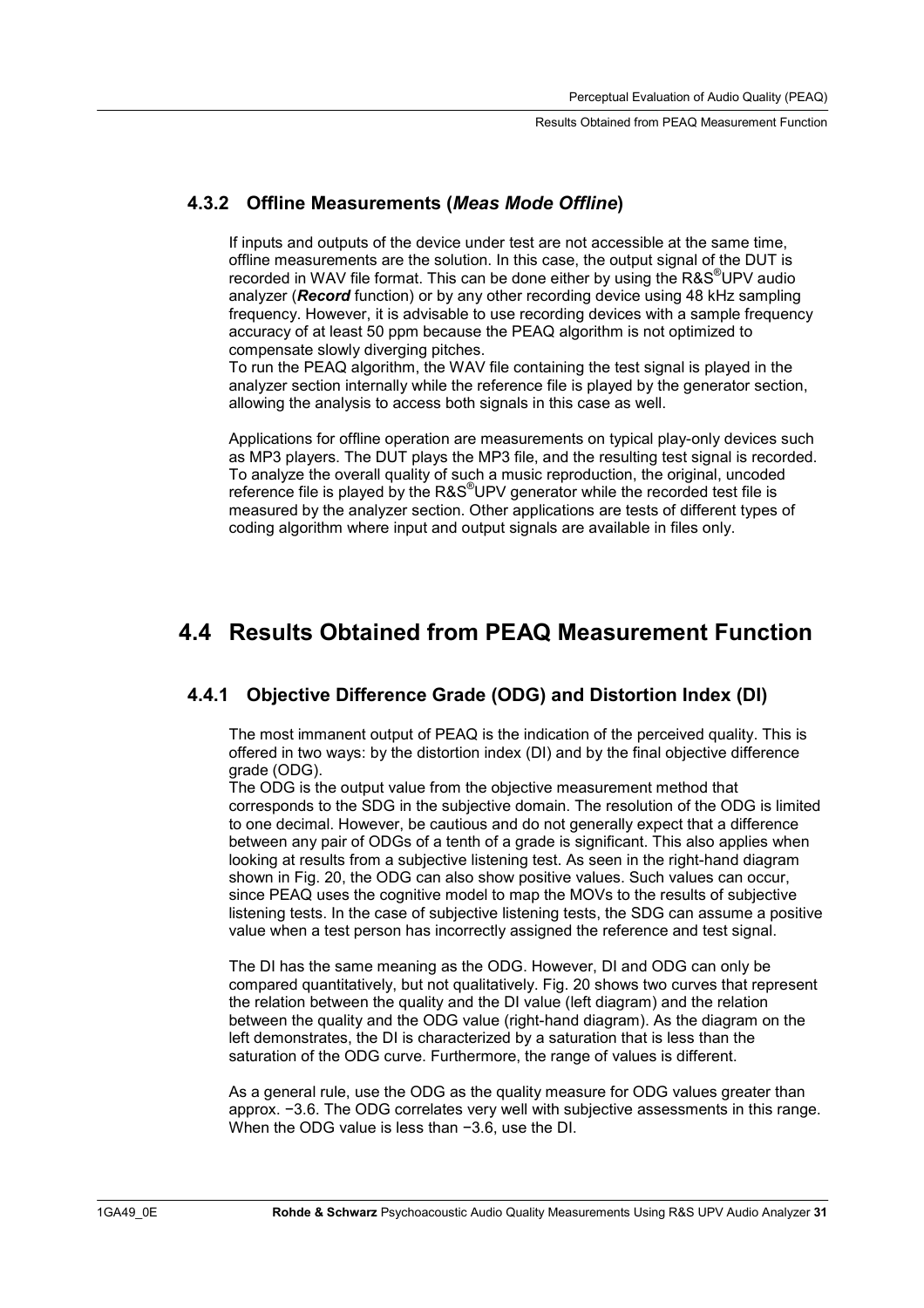ODG is mainly suitable for measurements on high-quality equipment. For devices with higher compression rates showing annoying impairments, DI is the better choice.



Note: Never compare the ODG value of one measurement with the DI value of another.

*Figure 20: Distortion index (DI) and objective difference grade (ODG)* 

### **4.4.2 Amplitude of Test Signal**

Music and speech signals show a large variety in amplitude over time. The R&S $^{\circ}$ UPV analyzes the test signals in small portions of time. After the analysis routine is finished, one of these two amplitude values can be displayed by the *Level Monitor*:

- RMS value integrated over the whole test signal, or
- the maximum peak value within the time interval of the test signal



*Figure 21: Numeric display of PEAQ results* 

### **4.4.3 Delay/Latency**

As soon as a signal is processed by any piece of equipment, it will be slightly delayed. The resulting delay is also frequently called latency.

The PEAQ tool automatically compensates for delays in the signal in the range of up to ±1000 ms. To give the user a feedback about the delay present in the signals, the delay is returned in ms. Note that negative values for the delay are possible, indicating that the signal started earlier in the test signal than the reference signal. While this is not possible in real systems under test, it might occur in file-based operations (offline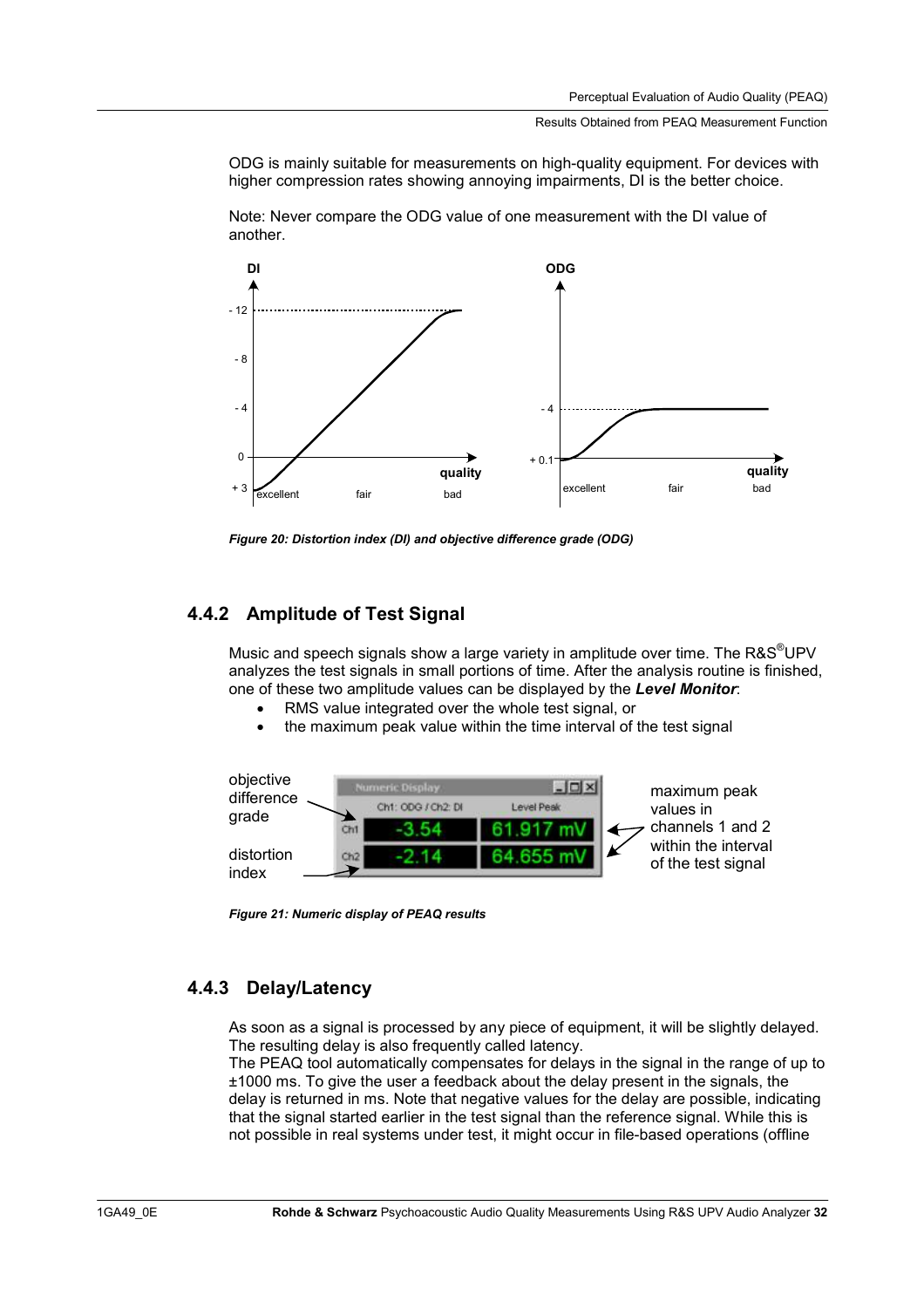measurements) if the files have been edited and therefore the latency has been modified.

Only signals with a constant time offset can be processed correctly by PEAQ. The value *Avg Delay* displays the average temporal offset between the reference and the measurement signal. The following figure shows an example of results as they are indicated by the R&S® UPV audio analyzer in the *Analyzer Function* panel.

| Avg Delay    | 133,000        |  |
|--------------|----------------|--|
| Delay Detect | <b>97,0000</b> |  |

*Figure 22: Average delay* 

As an indication of the performance of the delay compensation module, a value called the *Delay Detect* is returned. This value has a range from 0 % to 100 %, with values close to 100 % indicating that delay compensation was successfully carried out. For signals which, for example, contain severe distortions, this value can become significantly lower. If the value of *Delay Detect* drops below 70 %, subjective verification of the objective results is strongly recommended, as this indicates relevant impairments.

### **4.4.4 Automatic Detection and Correction of Swapped Channels**

Some transmission systems swap the left and right channel, but this may also happen if a recording device is not properly connected. In order to conduct proper measurements, this must be corrected before running PEAQ. The PEAQ tool used in the R&S<sup>®</sup>UPV does this automatically.

### **4.4.5** *Waveform* **Display**

With PEAQ measurement, the *Waveform* display is used to check the signal in the time domain. Above all, the prescribed periods of silence at the beginning and the end of the signal and also the correct level modulation can be checked here. The *Waveform* display always shows the signal that is connected to the analyzer's inputs, and both channels can be displayed in the same graph.

The *Waveform* function is activated in the *Analyzer Function* panel and configured with regard to the trigger condition and storage depth. The *Waveform* graphics dialog can also be opened from here. The scaling – including the limit check and reference basis – is selected in the *Waveform Config* panel.

When measuring a device under test (online measurement), the test signal from the DUT has to be recorded before it is fed to the internal PEAQ algorithm. The *Waveform* analyzer gets the data in parallel and displays the result as soon as the recording is finished. In offline mode the reference signal and the test signal can be processed by the PEAQ algorithm directly from the files without delay. If the *Waveform* function is activated, this function runs first and therefore delays the start of the internal PEAQ algorithm.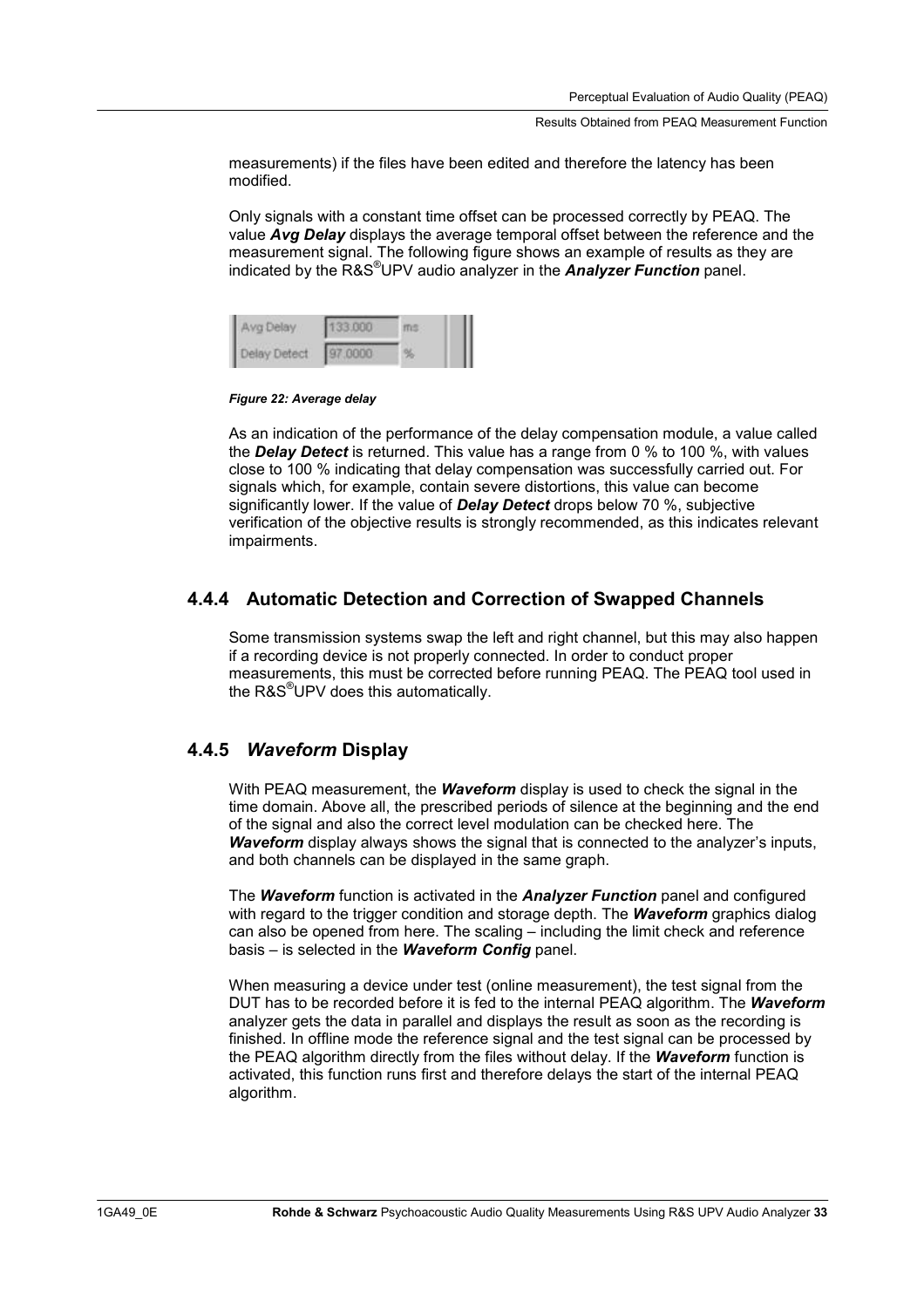Perceptual Evaluation of Audio Quality (PEAQ)

Introduction to Instrument Operation



*Figure 23: The Waveform display shows both channels in time domain (channel 1 in green, channel 2 in yellow color)* 

### **4.5 Introduction to Instrument Operation**

### **4.5.1 Setting the Generator Instrument**

Whenever PEAQ analysis is performed, the generator part of the R&S $^{\circ}$ UPV is needed to replay the reference signals. In accordance with ITU-R BS.1387, reference files with sample frequencies of 48 kHz have to be used.

WAV files can be replayed by setting the line *Function* to *Play* in the *Generator Function* panel. Using the analog interfaces, *Bandwidth* has to be set to *22 kHz* or to *Play Auto* in the *Generator Config* panel. For all digital generator instruments, the line *Sample Freq* in the *Generator Config* panel has to be set to *48 kHz*.

| <b>Generator Config</b> |                  | $\blacksquare$ $\blacksquare$ $\times$ |
|-------------------------|------------------|----------------------------------------|
| Instrument              | Analog           |                                        |
| Channel                 | $2 = 1$          |                                        |
| Output Type             | Unbal            |                                        |
| Impedance               | 50               |                                        |
| Common                  | G Float C Ground |                                        |
| Bandwidth               | Play Auto        |                                        |
| Volt Range              | 22 kHz           |                                        |
|                         | 40 kHz           |                                        |
|                         |                  |                                        |
| Max Voltage             | 80 kHz           |                                        |

*Figure 24: Setting the Generator Config panel*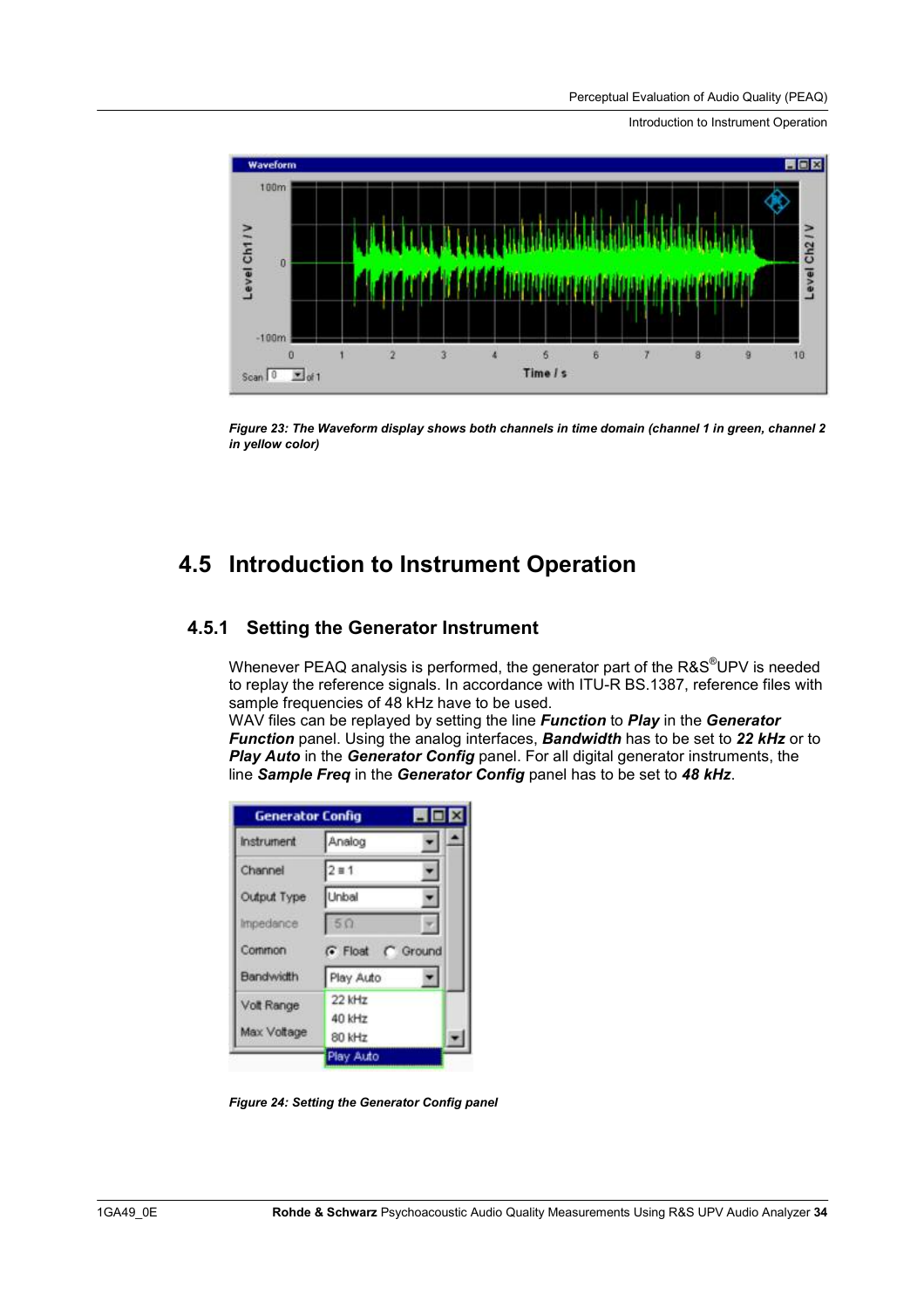Introduction to Instrument Operation

### **4.5.2 Setting the Analyzer Instruments**

To select analog or digital interfaces is done by setting the *Instrument* in the *Analyzer Config* panel. Using the analog analyzer, dual-channel mode and *Bandwidth 22 kHz* has to be selected and *Range* has to be set to *Fix*.

With any of the digital analyzer instruments *Sample Freq* needs to be *48 kHz*.

| Analog                |  |
|-----------------------|--|
| $2 \times 1$          |  |
| $G$ AC<br>$\Gamma$ DC |  |
| 22 kHz                |  |
|                       |  |

| <b>Analyzer Config</b> |               | 101 |  |
|------------------------|---------------|-----|--|
| Instrument             | Digital Audio |     |  |
| Meas Mode              | Audio Data    |     |  |
| Channel                | Both          |     |  |
| Audio Bits             | 24            |     |  |
| Sample Freq            | 48 kHz        |     |  |

*Figure 25: Setting the Analyzer Config panel for analog (left) and digital applications (right)* 

To activate the PEAQ measurement function, in the Analyzer Function panel the line *Function* has to be set to *PEAQ*.

The setting in the line *Version* specifies whether the basic or the advanced ear model is to be used.

The line *Meas Mode* defines whether the measurement is to be performed in realtime (*DUT*) or with an offline analysis using previously stored WAV files (*Offline*). In *DUT* mode, while the reference WAV file is run, the measurement signal is simultaneously recorded at the analyzer. The analysis takes place as soon as the reference signal has been run completely. The WAV file is always stored with a sampling rate of 48 kHz.

In *Offline* mode, the PEAQ measurement is to be performed on previously stored WAV files. After the files containing the reference signal and the measurement signal are specified, the evaluation can be started by pressing the START button. The sample rate of the stored WAV files must be 48 kHz. The length of the recorded signals must not be shorter than that of the reference signal selected in the generator.

| <b>Analyzer Function</b> |         |   |
|--------------------------|---------|---|
| Function                 |         | - |
| /ersion                  | Basic   |   |
| Meas Mode                | Offline |   |

*Figure 26: Setting the Analyzer Function panel*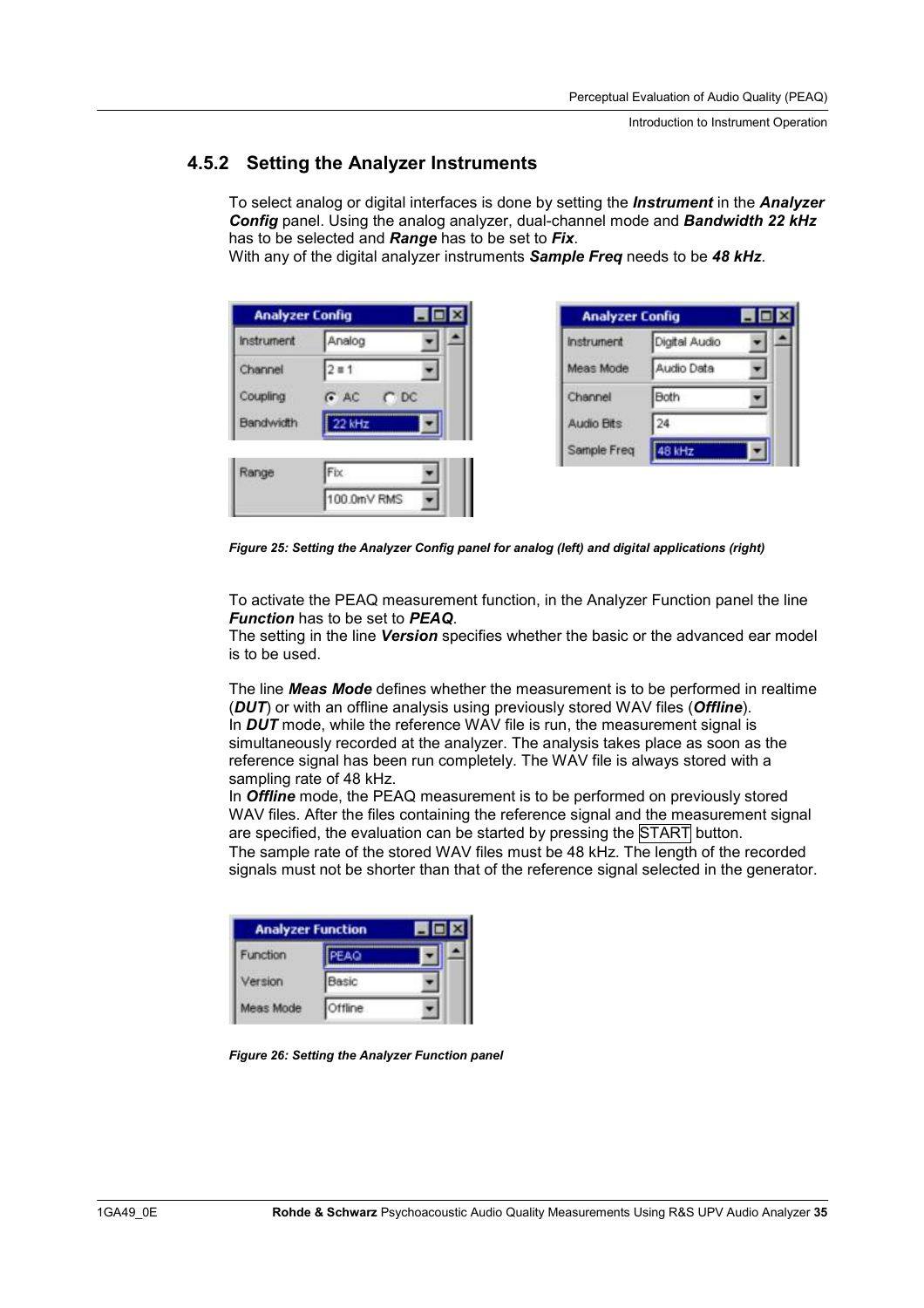Introduction to Instrument Operation

### **4.5.3 Selecting Levels and Measurement Ranges**

Especially for measuring PEAQ in analog domain, correct levels and measurement ranges must be set.

|                |         | $\blacksquare\square$ |
|----------------|---------|-----------------------|
| Play           |         |                       |
|                | w       |                       |
| Scale Pk to FS |         |                       |
| Stereo         |         |                       |
|                |         |                       |
|                | 0.10000 | 2/Xyl-Test1.wav       |

*Figure 27: Setting the output level* 

The reference file, which is stored in a WAV file in digital format, is output by the R&S® UPV generator. The output level can be set in the line *Volt Peak*; for example, setting the output level to *0.1 V* means that samples stored in the file with full-scale amplitude will be output with 0.1 V peak level at the analog outputs.

Quite often, stored music or test signals do not reach full-scale amplitude, resulting in lower output levels at the generator, and therefore may have amplitudes that are too low to drive the DUT properly.

To overcome this situation, R&S<sup>®</sup>UPV offers the possibility to rescale the samples in order to reach digital full-scale levels when replaying the files (line Scale *Pk to FS* in *Generator Function* panel).

For PEAQ measurements, it is advisable to use this function to make sure that the set output level *Volt Peak* really is reached (see Fig. 27).



*Figure 28: Correct setting of measurement range* 

Because music and speech signals show a large variety in amplitude over time, an autorange function in the analyzer would switch between ranges quite often. To prevent interruption of the PEAQ measurement, the analyzer must therefore be set to a fixed measurement range. Setting the range according to the set output level in the *Generator Function* panel would be the first approach. But if the device under test introduces some gain or attenuation, this must be compensated. To find the best measurement range setting, the *Level Monitor* function can help. If the reference signal has been played to the DUT and fed into the analyzer from the device's output,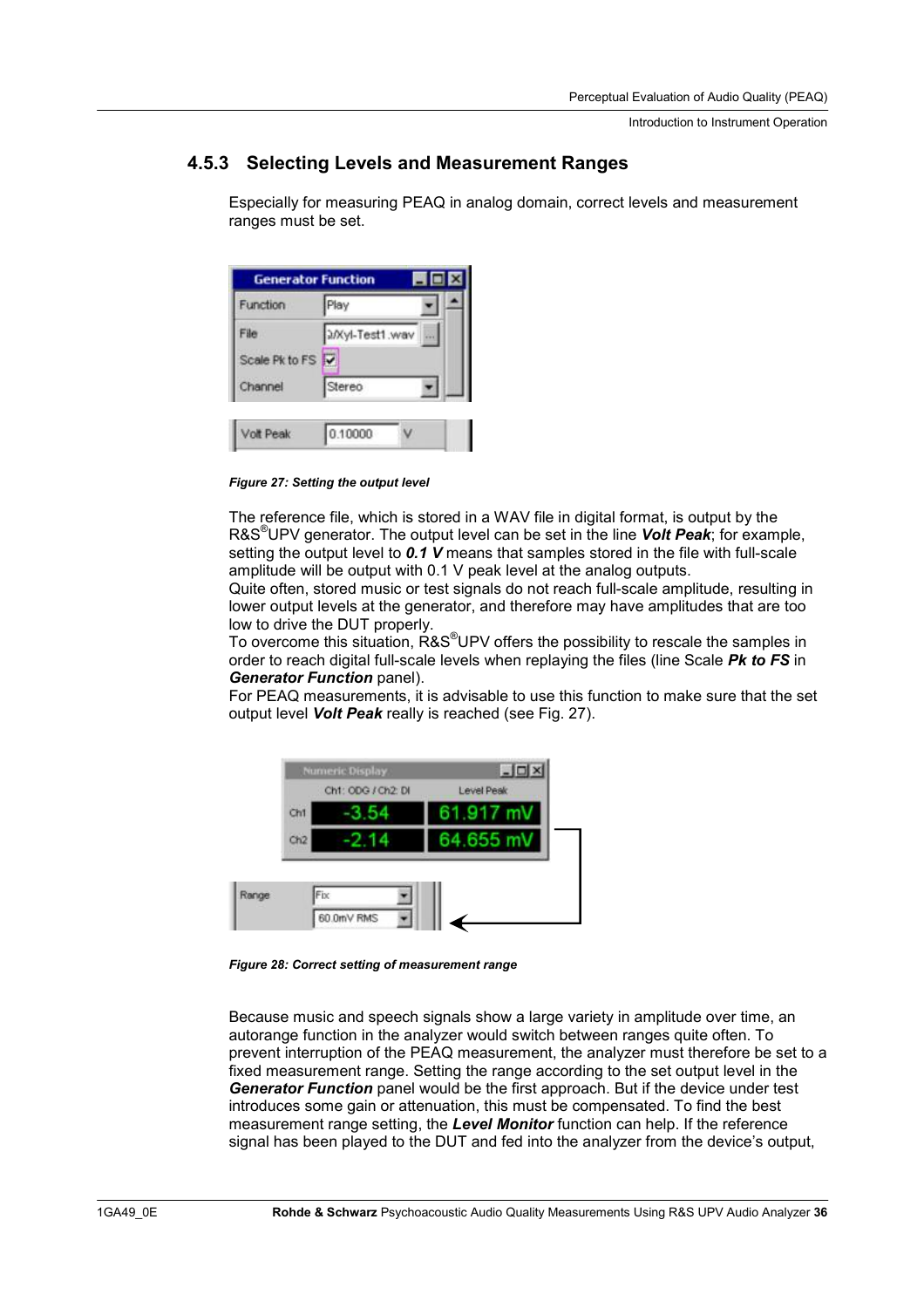the *Level Peak* indication will display the maximum peak level which has been output by the DUT. The measurement range should be set as close as possible to a value of measured peak value divided by  $\sqrt{2}$ , but must be bigger than this value.

The internal algorithm of PEAQ is done in digital domain. In accordance with the standard, the analysis requires that the reference signal and test signal have the same level. The used PEAQ implementation automatically corrects static level differences of up to 30 dB; however, to get reliable results, level differences should be kept below 10 dB.

In the *Analyzer Function* panel, the lines *Ref Level* and *Deg Level* display, respectively, the RMS values of the reference signal and the test signal at the input of the internal PEAQ routine (i.e. after the measurement input stages but before the PEAQ internal level correction). Both channels are averaged. To set the measurement properly, the difference between *Ref Level* and *Deg Level* should be as small as possible (less than 10 dB is recommended). The screenshot below shows an example of a correct setting.

| <b>Analyzer Function</b> |               |    | $\blacksquare$ $\blacksquare$ $\times$ |  |
|--------------------------|---------------|----|----------------------------------------|--|
| Function                 | <b>PEAQ</b>   |    |                                        |  |
| Version                  | Basic         |    |                                        |  |
| Meas Mode                | DUT           |    |                                        |  |
| Store Way to             | Mazz_Test.wav |    | i sis                                  |  |
| Record Length 11.0106    |               |    |                                        |  |
| Ref Level                | $-20.6256$    | dB |                                        |  |
| Deg Level                | $-22.8331$    | ďB |                                        |  |

*Figure 29: Example of Ref Level and Deg Level results* 

### **4.5.4 Saving of measured signals**

If the PESQ measurement is performed in realtime (*Meas Mode* set to *DUT*), the measured signal can be stored as a WAV file. This done by activating the  $\bullet \bullet \bullet$  button in the line *Store Wav to* (see Fig. 29) after the measurement is terminated. The *File*  **Selector** opens to define file name and directory.

The WAV file is always stored with a sampling rate of 48 kHz.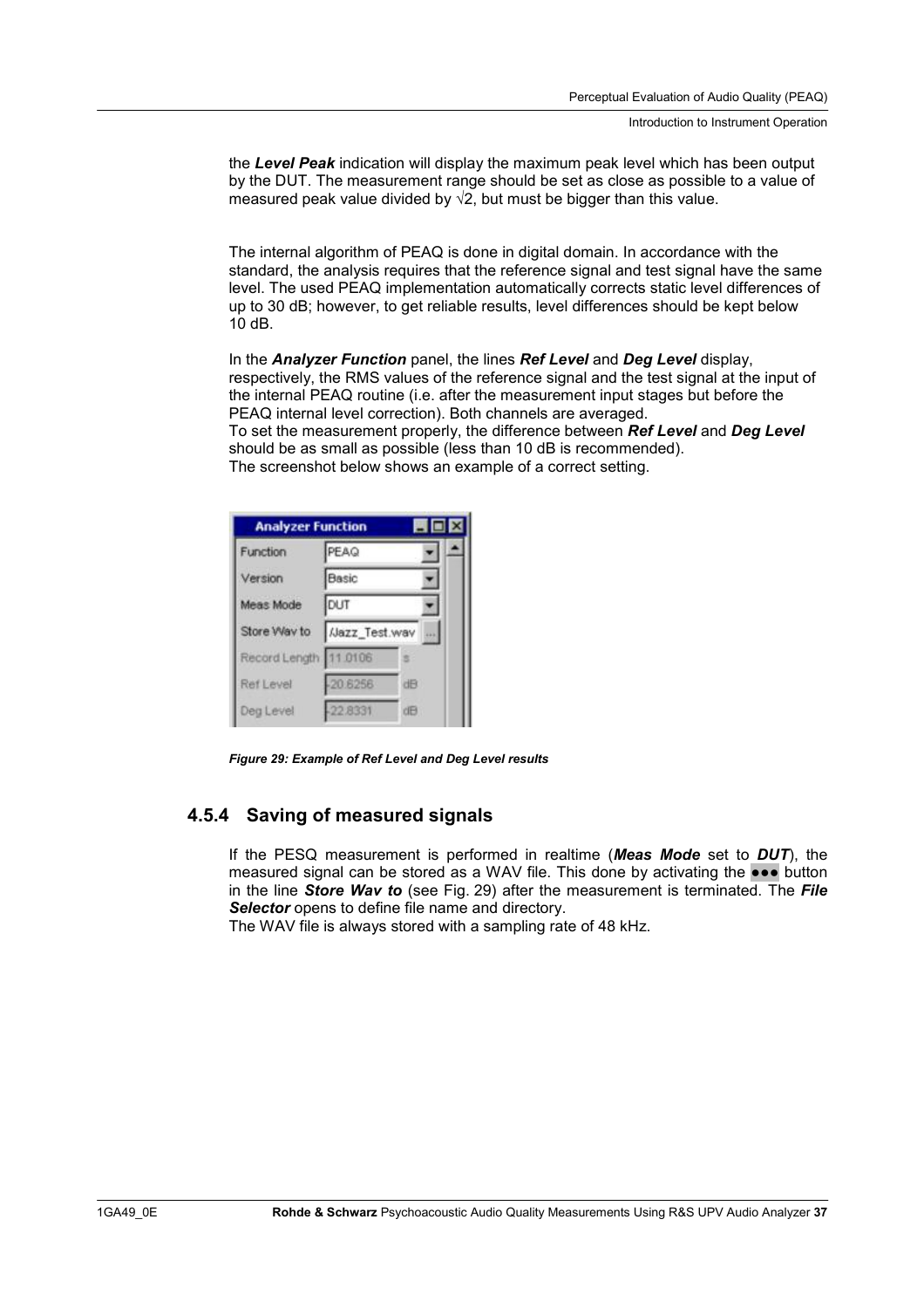# 5 Summary

Psychoacoustic measurements are used more and more to get information about the perceived quality of compressed speech and music signals.

PESQ (perceptual evaluation of speech quality), in accordance with ITU-T P.862, and PEAQ (perceptual evaluation of audio quality), in accordance with ITU-R BS.1387, today represent the state-of-the-art technique for the objective evaluation of the perceived audio quality of audio codecs.

The R&S<sup>®</sup>UPV Audio Analyzer offers both analysis tools by using the PESQ measurement option R&S<sup>®</sup>UPV-K61 and the PEAQ measurement option R&S<sup>®</sup>UPV-K62.

Due to its PESQ and PEAQ measurement capability, the R&S<sup>®</sup>UPV audio analyzer makes it possible to handle new applications in all areas of compressed audio transmission including consumer audio and the mobile radio sectors. The R&S<sup>®</sup>UPV is the first audio analyzer which provides these functions in a standard test set, which means that users do not need to invest in any additional, expensive test equipment.

# 6 Abbreviations

| DI          | distortion index                        |
|-------------|-----------------------------------------|
| LQO         | listening quality objective             |
| LQON        | listening quality objective narrowband  |
| <b>LQOW</b> | listening quality objective wideband    |
| LQS         | listening quality subjective            |
| <b>MOS</b>  | mean opinion score                      |
| <b>MOV</b>  | model output variables                  |
| PEAQ        | perceptual evaluation of audio quality  |
| PESQ        | perceptual evaluation of speech quality |
| PSQM        | perceptual speech quality measure       |
| SDG         | subjective difference grade             |
|             |                                         |

# 7 References

ITU-R Recommendation BS.1116, Methods for the subjective assessment of small impairments in audio systems including multichannel sound systems (1997)

ITU-R Recommendation BS.1387, Method for objective measurements of perceived audio (1998-2001)

ITU-T Recommendation P.501 Amendment 1, Test signals for use in telephonometry (2004)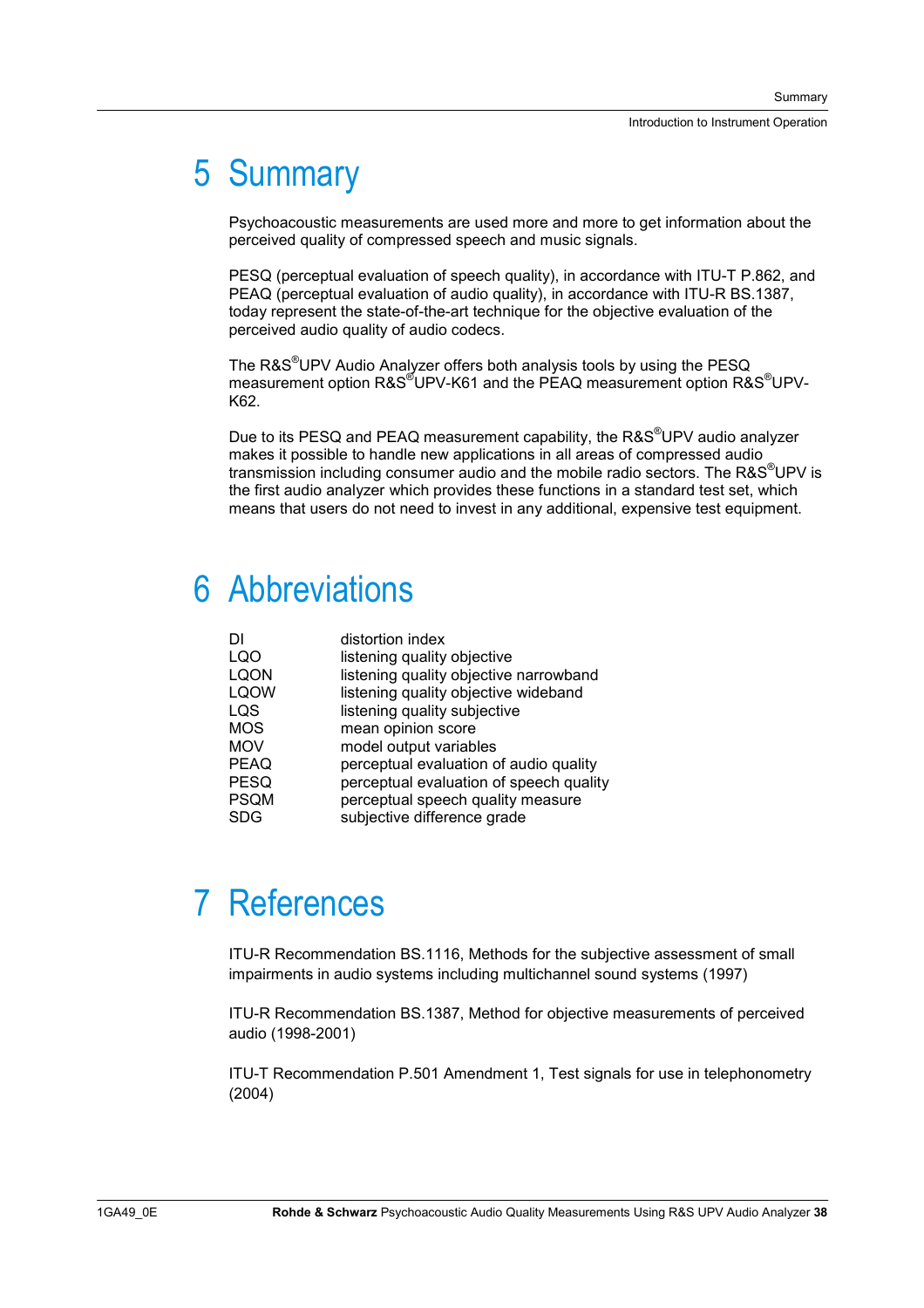Introduction to Instrument Operation

ITU-T Recommendation P.800, Methods for subjective determination of transmission quality (1996)

ITU-T Recommendation P.830, Subjective performance assessment of telephoneband and wideband digital codecs (1996)

ITU-T Recommendation P.862, PESQ an objective method for end-to-end speech quality assessment of narrowband telephone networks and speech codecs (2001)

ITU-T Recommendation P.862.1, Mapping function for transforming P.862 raw result scores to MOS-LQO (2003)

ITU-T Recommendation P.862.2, Wideband extension to P.862 for the assessment of wideband telephone networks and speech codecs (2005)

ITU-T Recommendation P.862.3, Application guide for objective quality measurement based on Recommendations P.862, P.862.1 and P.862.2 (2005)

Operating Manual R&S® UPV Audio Analyzer

Some information in this application note is based on publications by OPTICOM

## 8 Ordering Information

| <b>Designation</b>             | Type                     | Order No.    |  |
|--------------------------------|--------------------------|--------------|--|
| <b>Base unit</b>               |                          |              |  |
| Audio Analyzer                 | R&S <sup>®</sup> UPV     | 1146.2003.02 |  |
| Audio Analyzer without Display | R&S <sup>®</sup> UPV66   | 1146.2003.66 |  |
| <b>Software options</b>        |                          |              |  |
| Software for PESQ Measurement  | R&S <sup>®</sup> UPV-K61 | 1401.7309.02 |  |
| Software for PEAQ Measurement  | R&S <sup>®</sup> UPV-K62 | 1401.7750.02 |  |

For additional information about audio analyzers and other measurement equipment see the Rohde & Schwarz website www.rohde-schwarz.com.